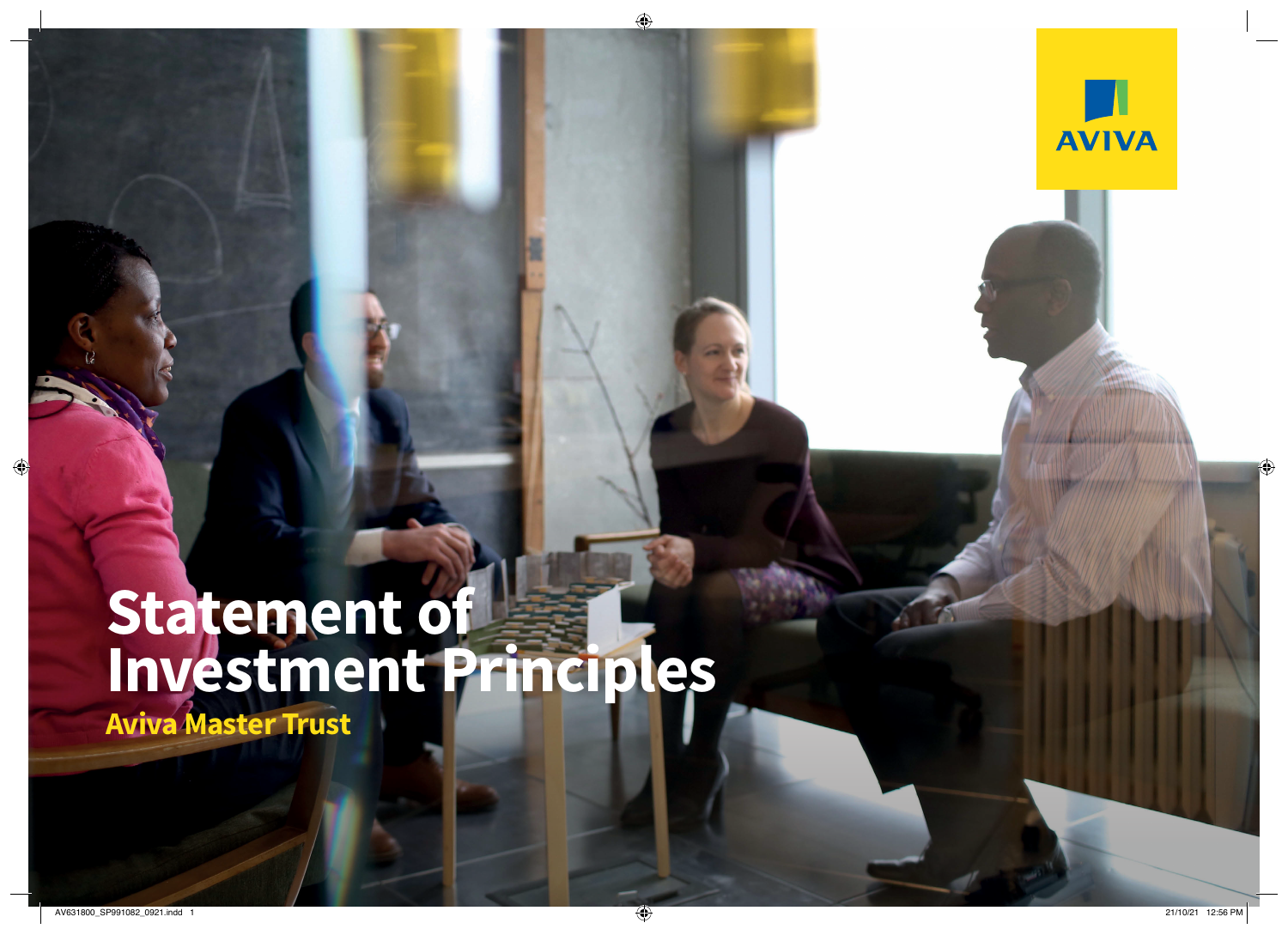## Summary

#### **Introduction**

Aviva Master Trust ('the Scheme') is designed for multiple employers but delivered under a single trust arrangement and governed by a Board of Trustees, chaired by Elizabeth Renshaw-Ames. A specialist independent investment adviser (Isio), legal advisers (Squire Patton Boggs and Sackers), scheme accountant (RSM) and statutory auditor (Crowe) make up the team of experts that supports the Trustees to deliver strong governance standards.

This Statement of Investment Principles ("the Statement") states the investment principles governing decisions about investments for the purposes of the Scheme, a defined contribution pension arrangement made up of a number of employer-specific sections registered with HMRC under Finance Act 2004. It has been produced by the Trustees of the Scheme in compliance with section 35 of the Pensions Act 1995 and any relevant subsequent legislation.

The Statement will be made available to all participating employers prior to selecting the Scheme. All advice the Trustees receive regarding investment options for an employer section will make reference to the Statement and indicate how the principles defined within it have been addressed. It will also consider the appropriateness of fees and charges payable by members of the Scheme.

Separately, the Trustees produce an Implementation Statement each year which sets out how they have acted on the principles set out in the version of the Statement that applied during the relevant year, in particular in relation to Environmental, Social and Governance (ESG) factors. A copy of the most recent Implementation Statement can be found online, at the web address: <https://library.aviva.com/tridion/documents/view/sp991091.pdf>

#### **Policy for choosing investments**

The Scheme invests through investment policies with Aviva in pooled funds accessed via the Aviva investment platform. It offers a large, diverse range of pooled funds which can be selected by members of each section of the Scheme. In agreeing to this arrangement, the Trustees have specified that the Scheme's fund range should:

- include choices suitable for members of different ages and with different retirement benefit plans.
- be designed to deliver long-term positive returns taking account of a number of different risks.
- seek, where possible, to mitigate the risks described below.
- be suitable for employers regardless of their industry or size.
- include options suited for use as default investment options, as required by automatic enrolment legislation.
- include options where ESG considerations are integrated into the investment process.

The day-to-day management of the Scheme's assets is ultimately delegated to one or more investment managers via insurance contracts or investment management agreements.

The Scheme offers a standard and alternative default investment option, for which the Trustees receive advice from its specialist independent investment adviser. In addition, employers are able to take independent advice and should they wish, establish their own bespoke default investment option or other investment options. The Trustees remain responsible for the establishment and ongoing governance of all these investment options.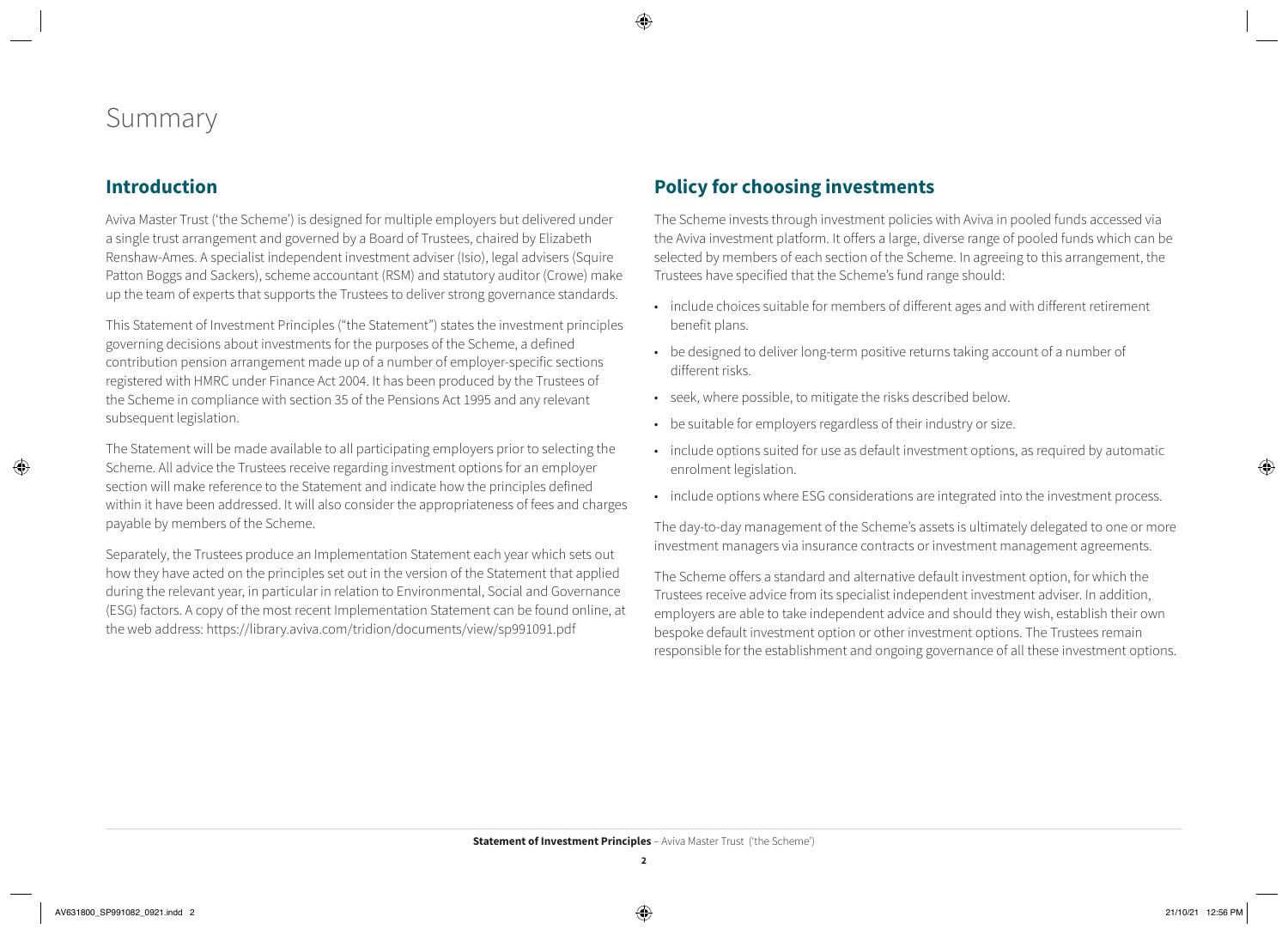Details of the standard and alternative default investment options for the Scheme are contained in Appendix 1.

Where the Trustees have established a bespoke default investment option and/or fund range, details are contained in a separate "Employer Specific" document which can be found in Appendix 2.

#### **Risks**

For all sections of the Scheme, the Trustees will consider how best to safeguard members from the risks associated with investing their pension savings. The following list summarises some of the key risks and how the fund range is designed to mitigate these:

**Inflation** – Taking the fund range as a whole it is expected that the performance of member funds should protect the real value of their pension savings over an appropriate time horizon.

**Shortfall** – Although the Trustees have no influence over the level of contributions paid, members may potentially receive a lower retirement benefit than they had hoped for. The Trustees will inform members annually of the projected value of their pension account at retirement in order to inform their decision making.

**Performance ups and downs** – Those funds which have a chance of achieving higher returns for members are likely to have greater volatility over shorter time periods. An appropriate level of risk for a specific default investment option will be considered against the profile of the membership.

**Pension conversion** – For members approaching retirement, the impact of poor performance is significantly increased as they have less time to make up any lost money. Default investment options may factor in a de-risking mechanism such as lifestyling that recognises the changing requirements of members as they approach retirement, for example with a greater focus on capital preservation and reduced volatility.

**Manager** – There is no guarantee that any fund within the default investment option or self-select range will achieve its long-term objective. The Trustees will continue to monitor the funds and managers available to Scheme members to try and minimise this risk as much as is practically possible.

**Diversification** – Failure to diversify increases the risk of losing money if one particular investment does not perform as expected. A default investment option will need to contain an appropriate level of diversification.

**Liquidity** – Some investment types are not easy to sell (for example, real estate), potentially resulting in a delay in buying or selling assets. The use of investments that may have liquidity issues will be restricted unless this risk is specifically managed.

**Credit** – The risk that one party to a financial instrument will cause a financial loss for the other party by failing to discharge an obligation, either directly or indirectly. The Scheme is subject to credit risk through its investment policy with Aviva, and through the underlying investments in the underlying funds. Aviva is regulated by the Prudential Regulation Authority and the Financial Conduct Authority and, in the event of default by Aviva, the Scheme is protected by the Financial Services Compensation Scheme. The Trustees monitor the financial strength of Aviva and the security of the Scheme assets in conjunction with their specialist independent investment adviser.

**Market** – The funds offered by the Scheme may be subject to a number of market risks depending on their portfolio characteristics:

- Currency risk: the risk that the value of a fund will fluctuate because of changes in foreign currency exchange rates.
- Interest rate risk: the risk that the value of a fund will fluctuate because of changes in interest rates.
- Other price risk: the risk that the value of a fund will fluctuate because of changes in market prices (other than those arising from currency or interest rate risk), whether these changes are caused by factors specific to the individual fund assets or their issuers, or factors affecting all similar assets traded in the market.

**Environmental, Social and Governance Factors** – Management of investments with regard to Environmental, Social and Governance (ESG) factors, including but not limited to climate change, can impact performance and member outcomes. The Trustees have formulated their own set of ESG beliefs as detailed in the Trustees' 'Environmental, Social and Governance Policy Statement' which is set out in Appendix 3. The Trustees have carried out a detailed process to formulate their beliefs and to reflect the importance they believe ESG factors should play in the Scheme's investment strategy decisions. The Trustees' ESG beliefs and Policy Statement are reviewed on a regular basis.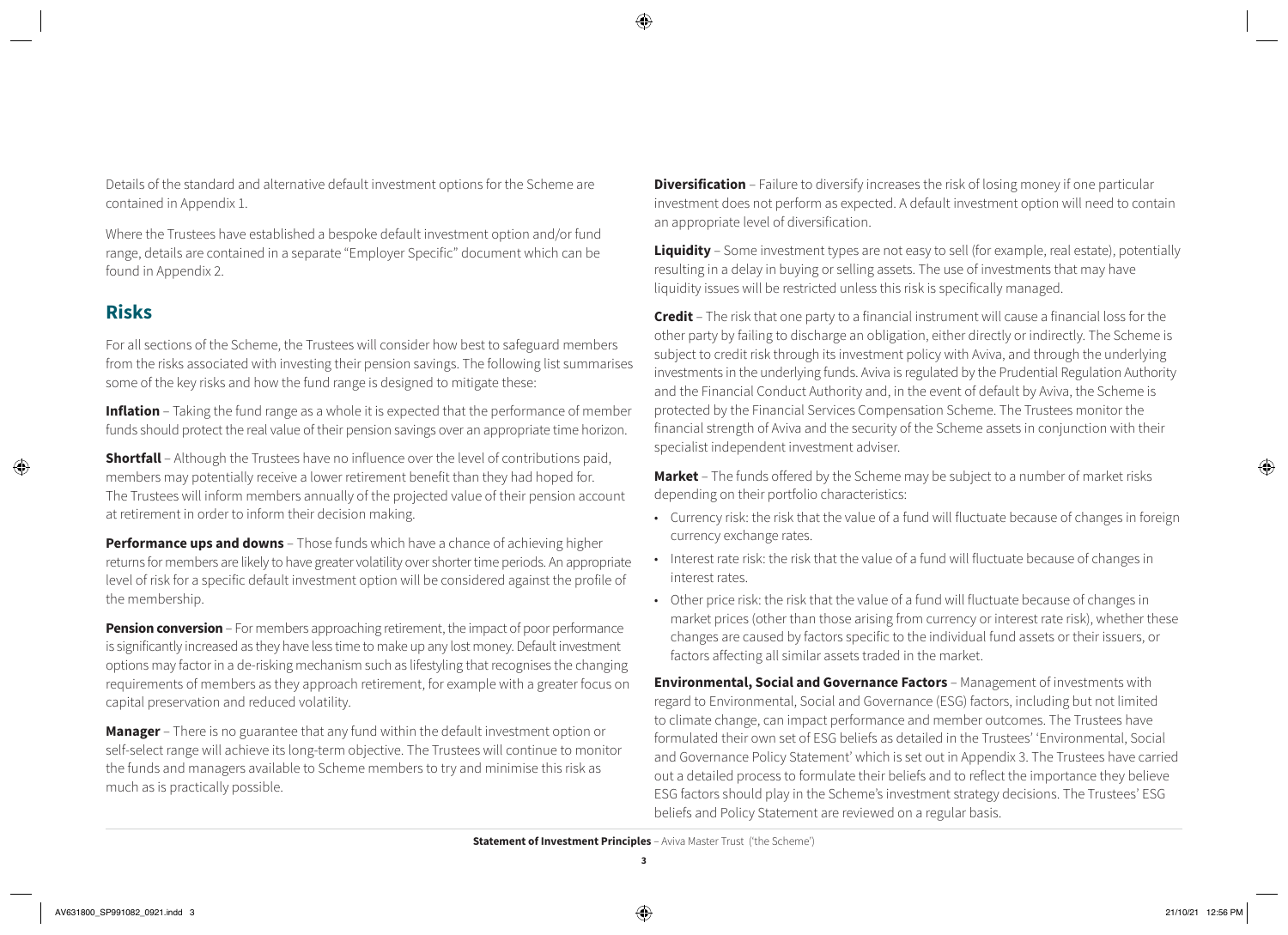The day-to-day management of the underlying investments is the responsibility of the underlying fund managers, including the direct management of credit and market risks. The Trustees monitor the Scheme's investment options and the fund managers on a regular basis, with the help from its specialist independent investment adviser. The Trustees, with assistance from Aviva and their investment advisers, also oversee the voting and engagement activity of the Scheme's fund managers, in order to ensure their managers are acting in line with the Trustees' ESG beliefs and policies.

The Department for Work & Pensions (DWP) has introduced additional climate-specific legislation, whereby from 1 October 2021, the Trustees are required to have in place an effective governance framework on how to address climate-related risks within the Scheme; carry out climate scenario analysis; and monitor climate-specific ESG metrics. The Trustees will be preparing a separate report covering these new requirements in due course.

#### **The Expected Return on Investments**

The overarching objective for the Scheme is to deliver long term positive returns, after charges, taking account of the risks described above.

The Trustees have regard to the relative investment return and risk that each asset class is expected to provide. The Trustees are advised by their independent professional advisers on these matters, who they deem to be appropriately qualified experts. However, the day-to-day selection of investments is delegated to the investment managers.

#### **Realisation of Investments**

The Scheme invests in pooled funds which can be quickly realised as required, under normal market conditions.

### **Financially Material Considerations and Stewardship Policy**

The Trustees have considered how financially material considerations, including ESG factors (which include climate change), are taken into account in the selection, retention, realisation and monitoring of the Scheme's investment options over the appropriate time horizon applicable to members invested in those options.

As the Scheme invests via pooled funds, this means that the Trustees have delegated responsibility for the selection, retention and realisation of investments to the underlying fund managers of those funds (within certain guidelines and restrictions) and the Trustees' approach to managing financially material considerations is limited by the nature of those pooled funds.

- For passively managed funds, the Trustees recognise that the role of the manager is to track an index and the choice of index will dictate the assets held. The Trustees will periodically review the indices used for this purpose.
- For actively managed funds (where the fund manager decides where to invest) fund managers are expected to take financially material considerations into account when deciding on the selection, retention and realisation of investments where permissible within the applicable guidelines and instructions.

The Trustees also delegate exercise of the rights (including voting rights) attaching to the investments to the individual fund managers. Fund managers are expected to:

- exercise the voting rights attached to individual investments; and
- engage with key stakeholders which may include corporate management, regulators and governance bodies, relating to their investments in order to improve corporate behaviours, improve performance and mitigate financial risks in accordance with their own house policy.

The Trustees have developed an ESG Policy which has been integrated into monitoring the Scheme's investment arrangements. This policy is provided in Appendix 3 and is reviewed by the Trustees on a regular basis. The Trustees believe that by including ESG factors in investment decision making, it will reduce overall investment risks whilst generating sustainable investment returns over the long-term.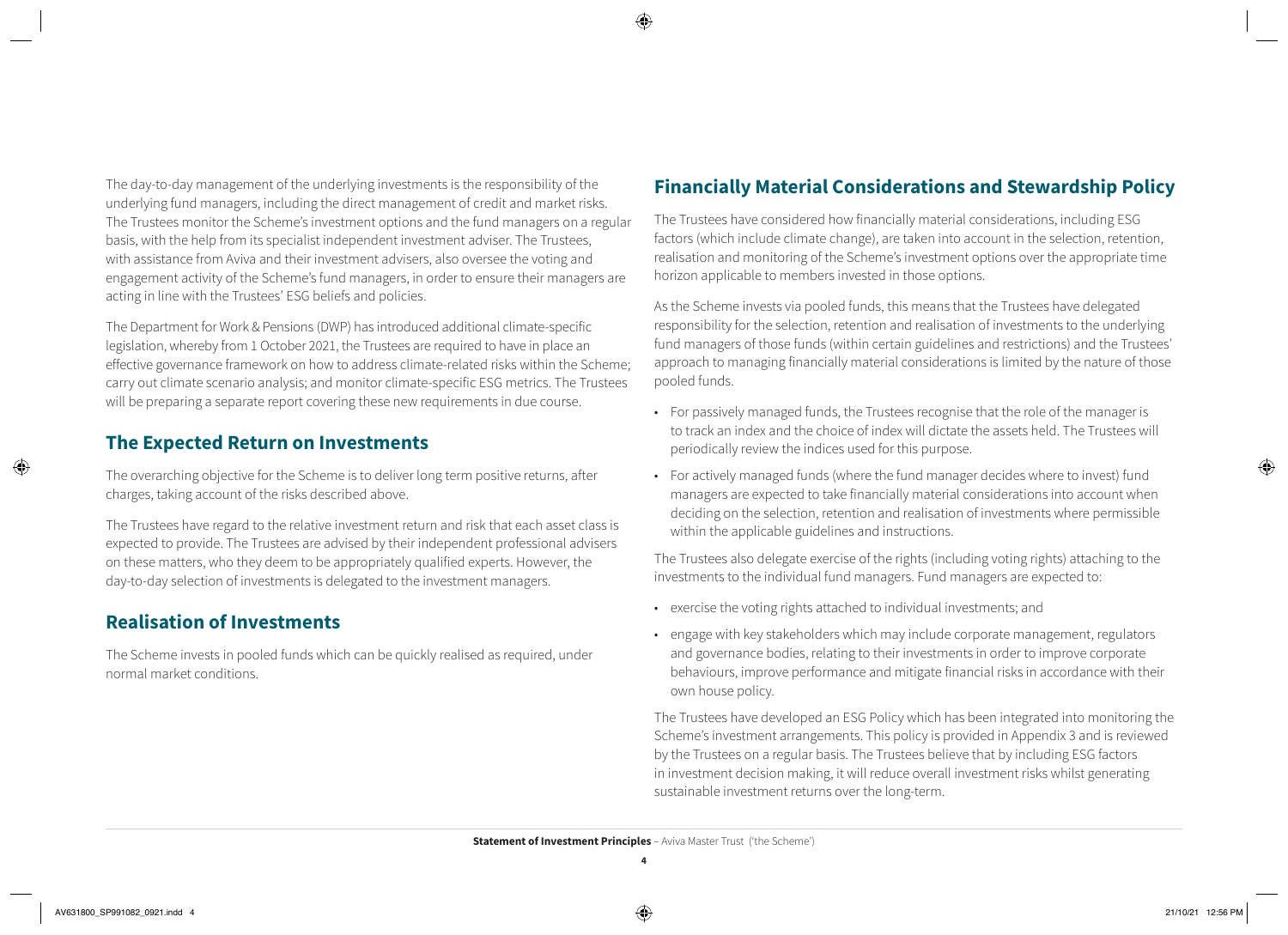The Trustees additionally recognise the importance of offering a suitable range of investment options for members who wish to express an ethical preference in their pension savings. The Trustees may take non-financial factors into account in the self-select investment options and in bespoke default investment options, where this is in compliance with the Trustees' legal duties. The basis on which such factors are taken into account would be made clear in the description of such funds.

#### **Environmental, Social and Governance (ESG) factors**

The Trustees engage with Aviva and the fund managers on the integration of ESG into the Scheme's investments and how this can be improved.

The Trustees have adopted Aviva's My Future Focus as the standard default investment option for the Scheme. The My Future Focus solution integrates ESG factors into its design and ongoing management, with the use of ESG factors in stock selection in the actively managed investments and the application of an ESG focussed tilt on the passive regional equity investments, together with active voting and engagement.

In addition, the Scheme's alternative default investment option ('Aviva My Future') was updated in April 2021 to incorporate an ESG portfolio into the equity allocation of the strategy.

The Scheme also offers an additional ethical Lifestyle option and a range of funds incorporating both ESG and non-financial factors as part of the self-select fund range.

The Trustees expect to further develop the level of ESG integration within the default investment options and funds offered by the Scheme.

The Trustees are aware that some of the bespoke default investment options do not currently explicitly integrate ESG considerations. The Trustees are looking to address this over the next year in conjunction with the respective investment advisers.

On behalf of the Trustees, Aviva has developed additional reporting on specific ESG metrics so that the Trustees can measure the development of ESG considerations within the overall investment arrangements.

#### **Arrangements with fund managers**

The Scheme invests in pooled funds managed by one or more investment managers.

The Trustees select such funds with an expectation of a long-term appointment and ensuring that the investment objectives and guidelines of the fund are consistent with the Trustees' investment policies.

The Scheme's investments will be regularly monitored by the Trustees (with the assistance of its specialist independent investment adviser) over an appropriate time horizon, to consider the extent to which the investment strategy and decisions of the Scheme's fund managers are aligned with the Trustees' policies. This includes monitoring:

- the extent to which fund managers make decisions based on assessments about medium- to long-term performance of an issuer of debt or equity;
- the managers' approach to engagement with issuers of debt or equity in order to improve their performance in the medium- to long-term;
- the managers' approach to ESG integration (particularly in respect of climate change risk), their voting and engagement activity and alignment with the Trustees' policies in this area; and
- the managers' fees and costs including those related to portfolio turnover.

Fund managers are remunerated based on the value of assets which they manage for the Scheme and while there is no set duration for arrangements with fund managers, they can be replaced at any time by the Trustees. The duration of the existing manager relationships is summarised in Aviva's quarterly reporting prepared for the Trustees. Where fund managers fail to adhere to the Scheme's policies, the Trustees work with Aviva and engage with the manager to discuss how alignment may be improved. If, following engagement with the manager, it is the view of the Trustees that the degree of alignment remains unsatisfactory, the arrangements with the manager may be altered or their appointment terminated where this is deemed necessary.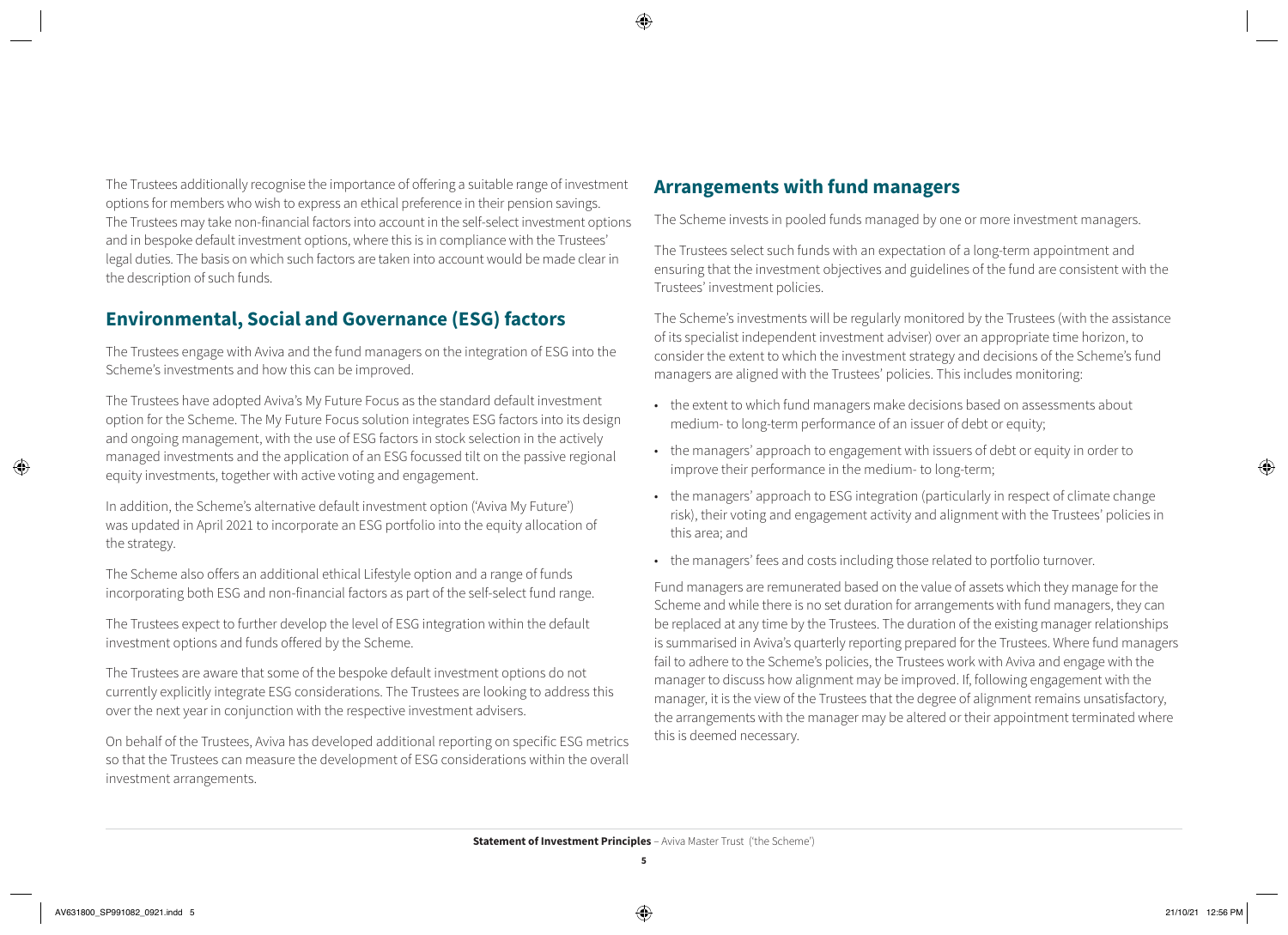#### **Compliance**

The Statement will be reviewed triennially by the Trustees and without delay following any significant change in the Trustees' investment policy.

In preparing the Statement, the Trustees have obtained and considered the written advice of a person who is reasonably believed by the Trustees to be qualified by their ability in and practical experience of financial matters and to have the appropriate knowledge and experience of the management of the investments of pension arrangements such as the Scheme. The Trustees have consulted with Aviva Life and Pensions UK Limited ("Aviva") as sponsoring employer and the company appointed to act on behalf of the participating employers to the Scheme.

Before revising the Statement at any time in the future, the Trustees will obtain and consider the written advice of a specialist independent investment adviser and will consult with Aviva.

#### Signature *Elizabeth Renshaw Ames*

Position: Chair of Trustees

Name: Elizabeth Renshaw-Ames

Date: 25 October 2021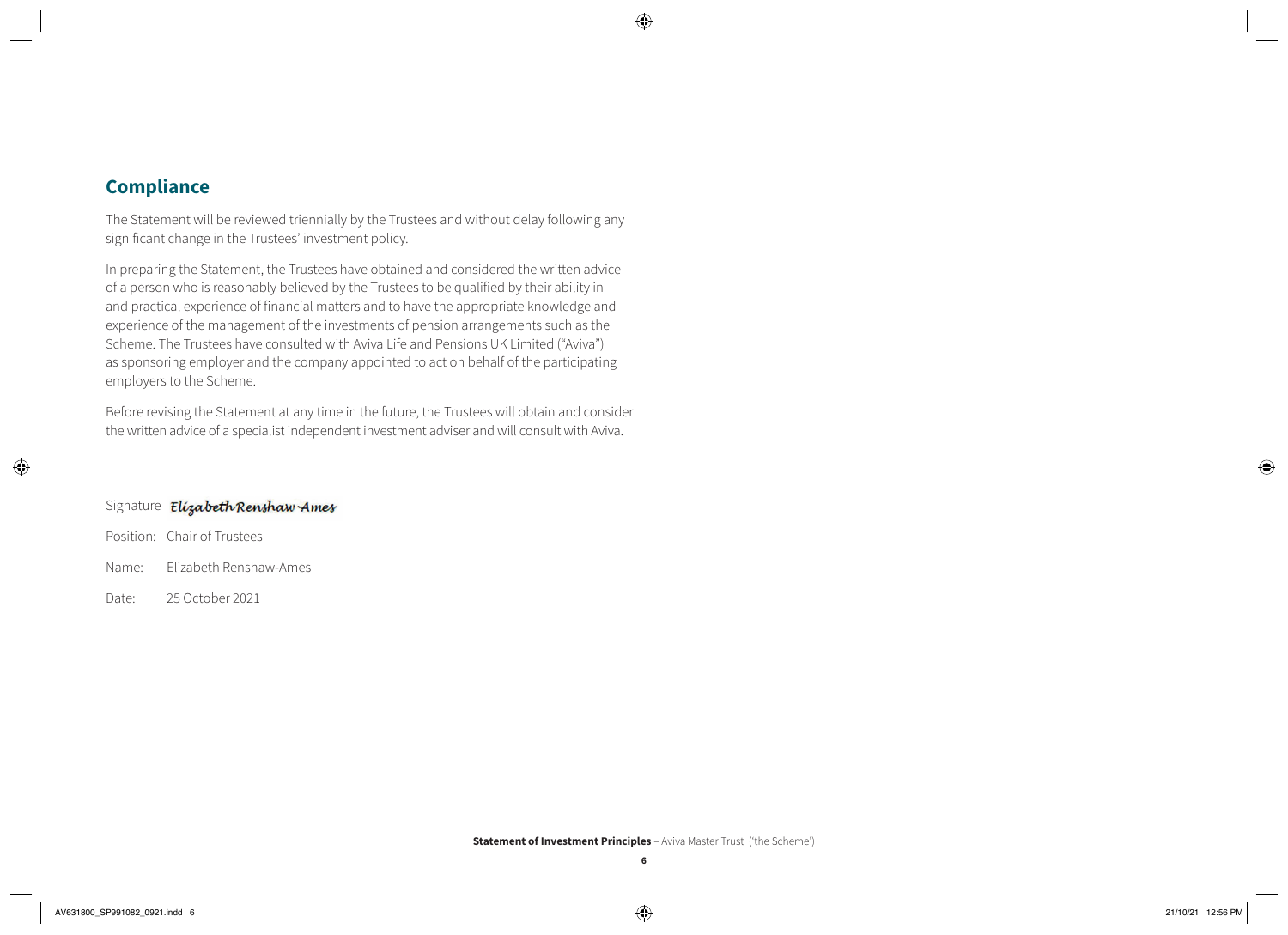# Appendix 1 – Sections adopting the Scheme's Standard/Alternative/Additional Default Investment Options

#### **Investment Objectives**

The Trustees' overall objective is to provide investment options that enable members to grow their pension savings after charges over the long term, and to manage risks appropriately.

The default investment options, as described below, are expected to meet this objective and also take into account guidance from the Pensions Regulator and the Department for Work & Pensions for offering a default investment option for defined contribution automatic enrolment pension schemes.

Furthermore, the Trustees believe that the self-select funds offered as an alternative to the default investment options enable members to choose their own portfolio of funds which would achieve the overall objective.

### **Default Investment Options**

The Scheme provides the following default investment options:

Standard Default Investment Option

• A standard default investment option is provided which will apply for all sections where employers have not requested an alternative or bespoke default investment option.

Alternative Default Investment Option

• An alternative default investment option is available that employers can request that the Trustees invest in.

Bespoke Default Investment Options

• A small number of employers have decided to implement a bespoke default investment option in respect of their employees, rather than utilising the standard or alternative default investment options. For these bespoke default investment options, the employer and the Trustees receive advice on the suitability of that bespoke default investment option.

#### Additional Default Investment Options

• The Scheme also incorporates additional default investment options which were created following the suspension of certain property funds and following the transfer of benefits from certain single employer schemes into the Scheme. In such cases, the members have been transferred to these additional default investment options on a non-consent basis.

#### Standard Default Investment Option

The Trustees have designated Aviva's My Future Focus strategy as the standard default investment option for members, and this will be used as the default investment option by participating employers who do not request that the Trustees implement an alternative default investment option or bespoke default investment option.

The My Future Focus strategy is structured as a framework comprising 1 'universal' lifestyle and 3 lifestyles targeting annuity purchase, cash withdrawal and drawdown. The 'universal' lifestyle for My Future Focus has been designed to cater for the broad range of different member profiles within the Scheme and is therefore generally adopted as the default investment option for employers adopting the standard default investment option.

The My Future Focus universal Lifestyle invests in the Aviva My Future Focus Growth Fund during the growth phase of the lifestyle strategy. During the pre-retirement phase, starting 10 years away from retirement, members' assets are phased such that the exposure to the Aviva My Future Focus Growth Fund is reduced and exposure to the Aviva My Future Focus Consolidation Fund is increased. At retirement, a member will be 100% invested in the Aviva My Future Focus Consolidation Fund.

#### Alternative Default Investment Option

The Trustees have also designated Aviva's My Future strategy as an alternative default investment option which employers may request that the Trustees invest in.

The My Future strategy is structured as a framework comprising 1 'universal' lifestyle and 3 lifestyles targeting annuity purchase, cash withdrawal and drawdown. The 'universal' lifestyle for My Future has been designed to cater for the broad range of different member profiles within the Scheme and is therefore generally adopted as the default investment option for employers adopting the alternative default investment option.

The My Future universal Lifestyle invests in the Aviva My Future Growth Fund during the growth phase of the lifestyle strategy. During the pre-retirement phase, starting 15 years away from retirement, members' assets are phased such that the exposure to the Aviva My Future Growth Fund is reduced and exposure to the Aviva My Future Consolidation Fund is increased. At retirement, a member will be 100% invested in the Aviva My Future Consolidation Fund.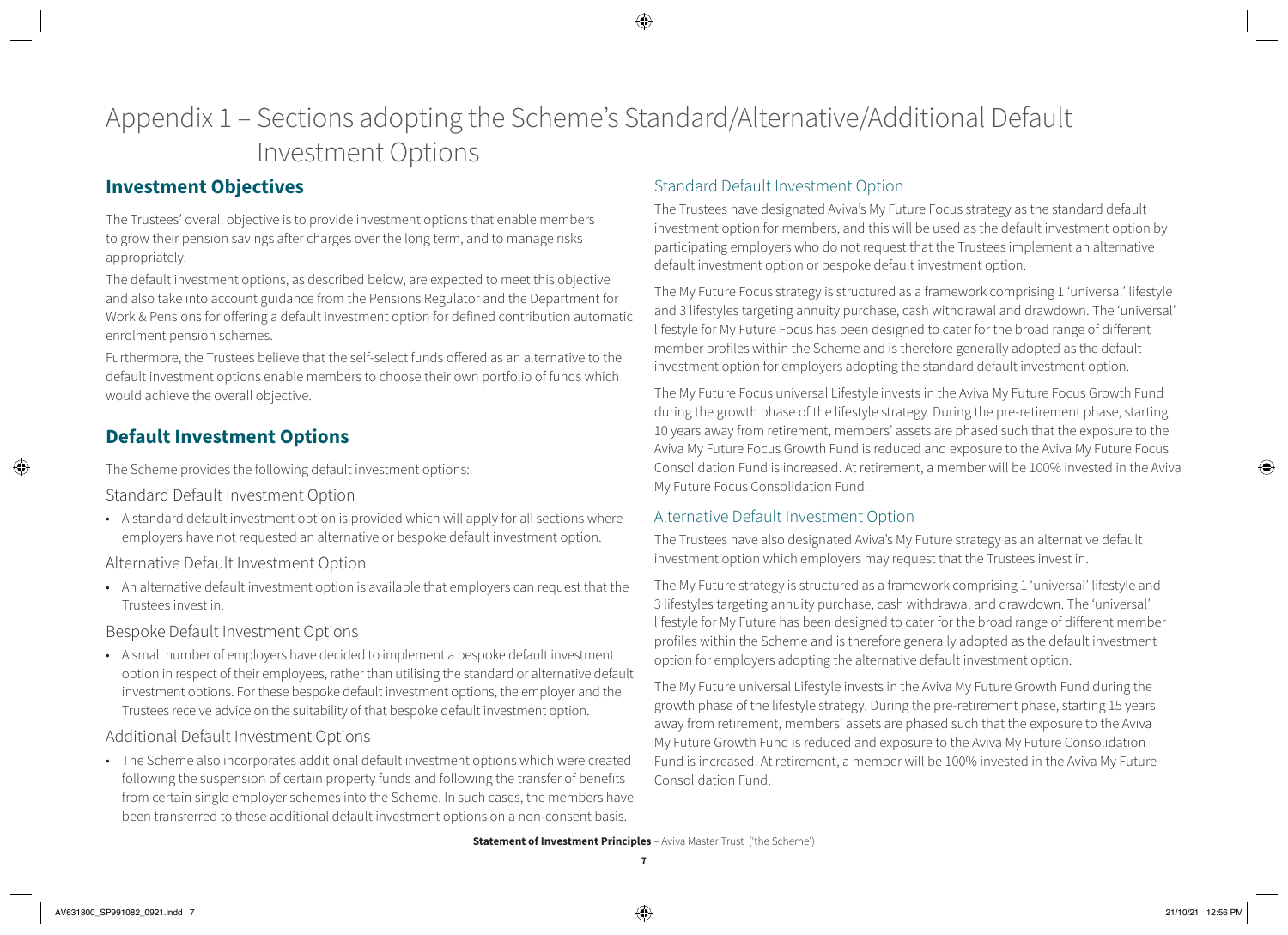#### Bespoke Default Investment Options

Where the Trustees agree to establish a bespoke default investment option and/or fund range for an employer, details are contained in a separate "Employer Specific" document within Appendix 2.

#### Additional Default Investment Options

There are a number of additional funds and a lifestyle strategy which are considered as, and therefore governed as, default investment options for the reasons set out below.

#### 1. Fund Suspensions:

Market conditions affecting property funds have led to a cash fund being considered and therefore governed as a default investment option. This has been triggered by a self-select property fund being suspended to new monies and withdrawals and members being moved without their consent to a cash fund. Details of the default investment option created are shown in the table below:

| Name of Additional Default<br><b>Investment Option</b> | <b>Aims and objectives</b>                                                                                                                                                                                                     |  |  |  |  |
|--------------------------------------------------------|--------------------------------------------------------------------------------------------------------------------------------------------------------------------------------------------------------------------------------|--|--|--|--|
| <b>Aviva Pension BlackRock</b><br>Sterling Liquidity   | This fund invests in short-term money market instruments, such as certificates of deposit, with the aim of maintaining capital and ensuring its underlying assets can<br>easily be bought or sold in normal market conditions. |  |  |  |  |
|                                                        | The fund is designed to provide members with a secure short-term investment for their contributions.                                                                                                                           |  |  |  |  |

#### 2. Transfer of members' assets from Single Employer Occupational Schemes:

The default investment options that have resulted from transferring members previously invested in self-select funds and a lifestyle option to equivalent funds and lifestyle option within the Scheme without their consent are shown below (together with aims and objectives):

| <b>Name of Additional Default</b><br><b>Investment Option</b> | <b>Aims and objectives</b>                                                                                                                                                                                                                                                                                                                                                                                                                                                                                                                            |
|---------------------------------------------------------------|-------------------------------------------------------------------------------------------------------------------------------------------------------------------------------------------------------------------------------------------------------------------------------------------------------------------------------------------------------------------------------------------------------------------------------------------------------------------------------------------------------------------------------------------------------|
| Aviva Pension BlackRock World<br>ex UK Equity Index Tracker   | This fund aims to achieve returns in line with global equity markets, excluding the UK. Within each of those markets, the fund aims to generate returns consistent with<br>those of each country's primary share market by investing in the shares of companies listed in those markets.<br>The fund is designed to provide members with exposure to global equities, with a risk and return profile and objective that is consistent with the fund from which they<br>were mapped.                                                                   |
| Aviva Pension BlackRock UK<br>Equity Index Tracker            | This fund invests in the shares of UK companies and aims to achieve a return that is consistent with the return of the FTSE All-Share Index.<br>The fund is designed to provide members with exposure to UK equities, with a risk and return profile and objective that is consistent with the fund from which they<br>were mapped.                                                                                                                                                                                                                   |
| Aviva Pension BlackRock<br>(Aquila C) Market Advantage        | This fund invests in a range of asset classes, including company shares, bonds and cash, with the aim of providing returns that are on a par with a 60% global equity/40%<br>bond portfolio over a market cycle, with approximately 40% less risk than the 60/40 portfolio and less downside exposure during extreme market conditions.<br>The fund is designed to provide members with exposure to a range of different asset classes, with a risk and return profile and objective that is consistent with the fund<br>from which they were mapped. |
| Aviva Pension BlackRock All<br>Stocks UK Gilt Index Tracker   | This fund invests in UK Government bonds (gilts) and aims to achieve a return consistent with the FTSE UK Gilts All Stocks Index.<br>The fund is designed to provide members with exposure to UK government bonds, with a risk and return profile and objective that is consistent with the fund from which<br>they were mapped.                                                                                                                                                                                                                      |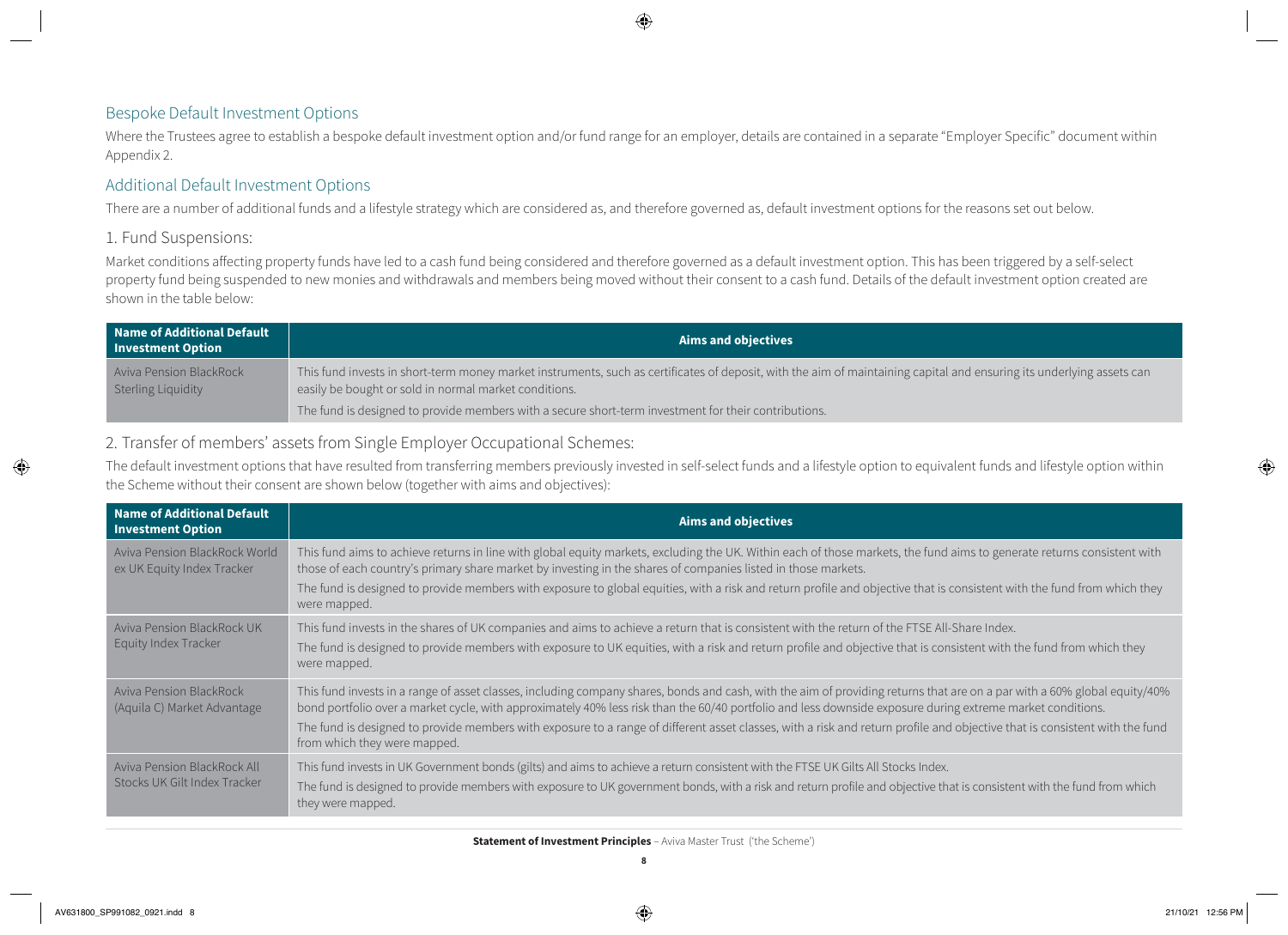| <b>Name of Additional Default</b><br><b>Investment Option</b>                       | <b>Aims and objectives</b>                                                                                                                                                                                                                                                                                                                                                                                                                                                                                                                                                                                                                                                                                                                                                         |  |  |  |  |  |
|-------------------------------------------------------------------------------------|------------------------------------------------------------------------------------------------------------------------------------------------------------------------------------------------------------------------------------------------------------------------------------------------------------------------------------------------------------------------------------------------------------------------------------------------------------------------------------------------------------------------------------------------------------------------------------------------------------------------------------------------------------------------------------------------------------------------------------------------------------------------------------|--|--|--|--|--|
| <b>Aviva Pension BlackRock</b><br><b>Emerging Markets Equity</b>                    | The fund invests in the shares of companies listed in emerging market countries and aims to achieve a return that is consistent with the return of the MSCI Emerging<br>Markets Index.                                                                                                                                                                                                                                                                                                                                                                                                                                                                                                                                                                                             |  |  |  |  |  |
| (Aquila C)                                                                          | The fund is designed to provide members with exposure to emerging market equities, with a risk and return profile and objective that is consistent with the fund from<br>which they were mapped.                                                                                                                                                                                                                                                                                                                                                                                                                                                                                                                                                                                   |  |  |  |  |  |
| Aviva Pension Baillie Gifford<br>Managed                                            | This fund invests in a combination of company shares, bonds and cash, with a minimum of 60% in shares and 10% in bonds and cash with the aim of achieving capital<br>growth.                                                                                                                                                                                                                                                                                                                                                                                                                                                                                                                                                                                                       |  |  |  |  |  |
|                                                                                     | The fund is designed to provide members with exposure to a range of different asset classes, with a risk and return profile and objective that is consistent with the fund<br>from which they were mapped.                                                                                                                                                                                                                                                                                                                                                                                                                                                                                                                                                                         |  |  |  |  |  |
| <b>Aviva Pension BlackRock</b><br>Corporate Bond All Stocks<br><b>Index Tracker</b> | This fund invests in investment grade corporate bonds denominated in Sterling and aims to achieve a return consistent with the Markit iBoxx £ Non-Gilts Index.<br>The fund is designed to provide members with exposure to sterling corporate bonds, with a risk and return profile and objective that is consistent with the fund from<br>which they were mapped.                                                                                                                                                                                                                                                                                                                                                                                                                 |  |  |  |  |  |
| My Future Annuity Lifestyle                                                         | This lifestyle is intended for members who wish to convert their pension savings into a regular guaranteed income for life by buying an annuity when they retire. This<br>lifestyle invests in the Aviva My Future Growth Fund during the growth phase. During the pre-retirement phase, starting 15 years away from retirement, members' assets<br>are phased such that the exposure to the Aviva My Future Growth Fund is reduced and exposure to the Aviva My Future Consolidation Fund is increased. At 5 years away<br>from retirement, a member will be 100% invested in the Aviva My Future Consolidation Fund. Members' assets are then moved into the Aviva My Future Annuity Fund so<br>that at retirement a member will be 100% invested in the My Future Annuity Fund. |  |  |  |  |  |
| Aviva Pension My Future<br>Growth                                                   | This fund aims to provide long term growth through exposure to a range of asset classes, including company shares, bonds and cash. The fund targets an annualised<br>level of volatility of 12% over the long-term.                                                                                                                                                                                                                                                                                                                                                                                                                                                                                                                                                                |  |  |  |  |  |
|                                                                                     | The fund is designed to provide members with exposure to a range of different asset classes, with a risk and return profile and objective that is consistent with the fund<br>from which they were mapped.                                                                                                                                                                                                                                                                                                                                                                                                                                                                                                                                                                         |  |  |  |  |  |
| Aviva Pension My Future<br>Consolidation                                            | This fund aims to provide growth with a reduced level of risk through exposure to a range of asset classes, including company shares, bonds and cash. The fund targets<br>an annualised level of volatility of 4% over the long-term.                                                                                                                                                                                                                                                                                                                                                                                                                                                                                                                                              |  |  |  |  |  |
|                                                                                     | The fund is designed to provide members with exposure to a range of different asset classes, with a risk and return profile and objective that is consistent with the fund<br>from which they were mapped.                                                                                                                                                                                                                                                                                                                                                                                                                                                                                                                                                                         |  |  |  |  |  |
| Aviva Pension My Future Focus<br>Growth                                             | This fund aims to provide long term growth through exposure to a range of asset classes, that include company shares, bonds, cash, and property. The fund targets<br>volatility of 75% of Global Equities (as measured on a rolling 5 years basis).                                                                                                                                                                                                                                                                                                                                                                                                                                                                                                                                |  |  |  |  |  |
|                                                                                     | The fund is designed to provide members with exposure to a range of different asset classes, with a risk and return profile and objective that is consistent with the fund<br>from which they were mapped.                                                                                                                                                                                                                                                                                                                                                                                                                                                                                                                                                                         |  |  |  |  |  |
| Aviva Pension My Future Focus<br>Consolidation                                      | This fund aims to provide growth with a reduced level of risk through exposure to a range of asset classes, that include company shares, bonds, cash and property.<br>The fund targets volatility of 25% of Global Equities (as measured on a rolling 5 years basis).                                                                                                                                                                                                                                                                                                                                                                                                                                                                                                              |  |  |  |  |  |
|                                                                                     | The fund is designed to provide members with exposure to a range of different asset classes, with a risk and return profile and objective that is consistent with the fund<br>from which they were mapped.                                                                                                                                                                                                                                                                                                                                                                                                                                                                                                                                                                         |  |  |  |  |  |
|                                                                                     |                                                                                                                                                                                                                                                                                                                                                                                                                                                                                                                                                                                                                                                                                                                                                                                    |  |  |  |  |  |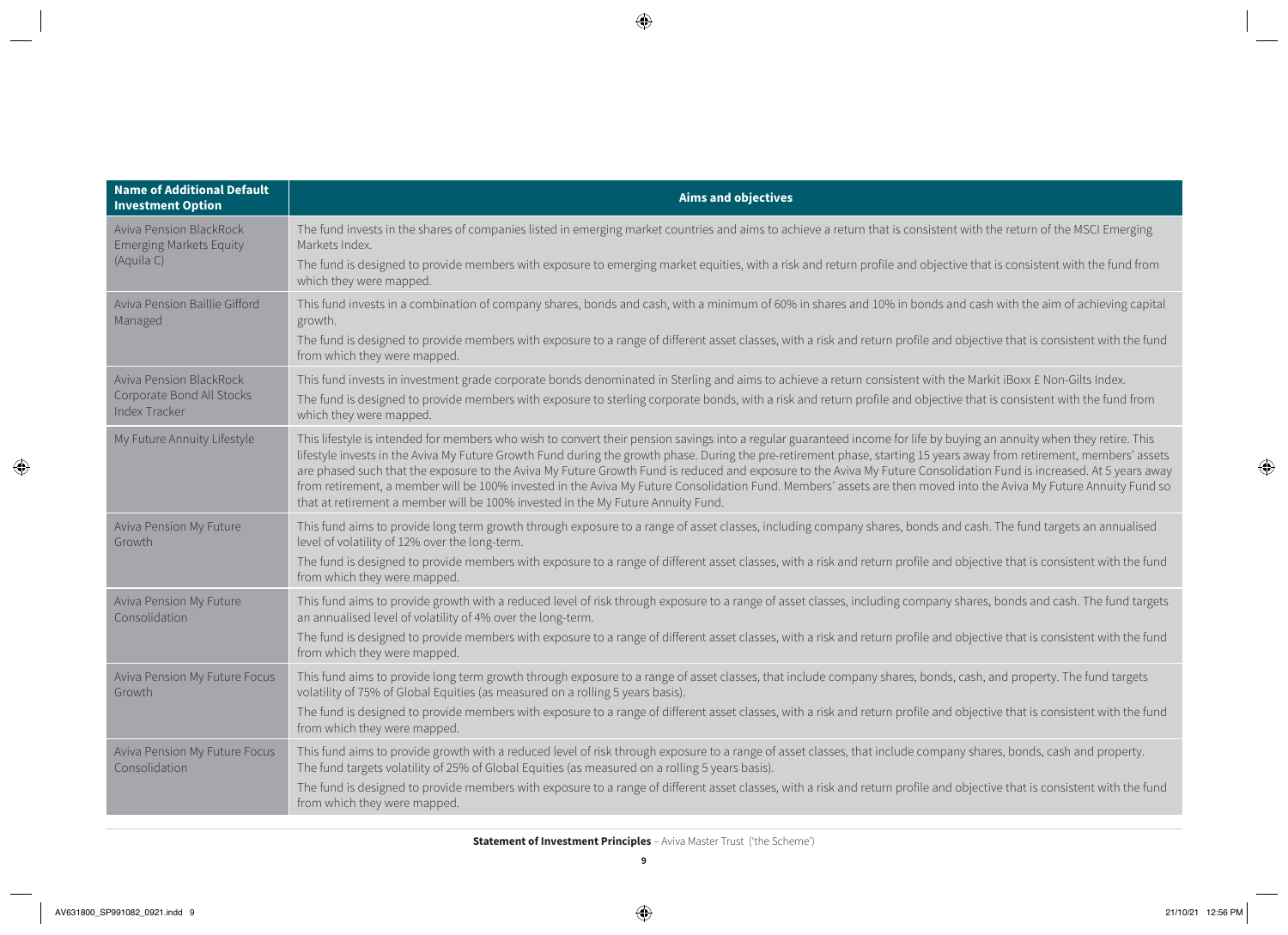#### **Aims and objectives of Default Investment Options**

The Trustees' wider investment policy and considerations as disclosed throughout this Statement apply to the design and construction of the default investment options.

In selecting the default investment options under the Scheme to ensure that assets are invested in the best interests of members, the Trustees, in conjunction with their investment advisers, gave in-depth consideration to the demographic profile and expected member behaviour together with the retirement outcome needs and the risk tolerance of the membership. In addition, where relevant, consideration was given to the funds previously chosen by members and the similarity between the objectives of the Scheme's fund options and those of the member's most recent active fund choice. Due consideration was also given to compliance with the charge cap.

#### **Review of Default Investment Options**

The Trustees will continue to obtain ongoing advice from their investment advisers relating to the ongoing suitability of the default investment options outlined in this Appendix.

The retirement outcome choices reflected in the design of the default investment options will be reviewed at least triennially or earlier in the event of any significant changes in the investment policy or member demographics. The review will take into account the manner in which members take their pension savings from the Scheme and any significant changes in the demographic profile of the relevant members.

#### **Other Lifestyle Options and Self-Select Funds**

Both the standard (My Future Focus) and the alternative default investment option (My Future) are structured as frameworks comprising 3 lifestyles targeting annuity purchase, cash withdrawal and drawdown and 1 'universal' lifestyle.

The 'universal' lifestyles in My Future Focus and My Future are adopted as the default strategies (except where otherwise stated above), but members can choose to invest in any of the other 3 lifestyles instead.

An ethical lifestyle option, the Aviva Stewardship Lifetime strategy, is also made available for members to select.

The self-select fund options encompass a wider range of asset classes including equity, fixed income and multi-asset funds, with both passively and actively managed options available to members. In addition, the Stewardship range of funds which provide members with options incorporating both ethical and ESG principles in their design and management are available.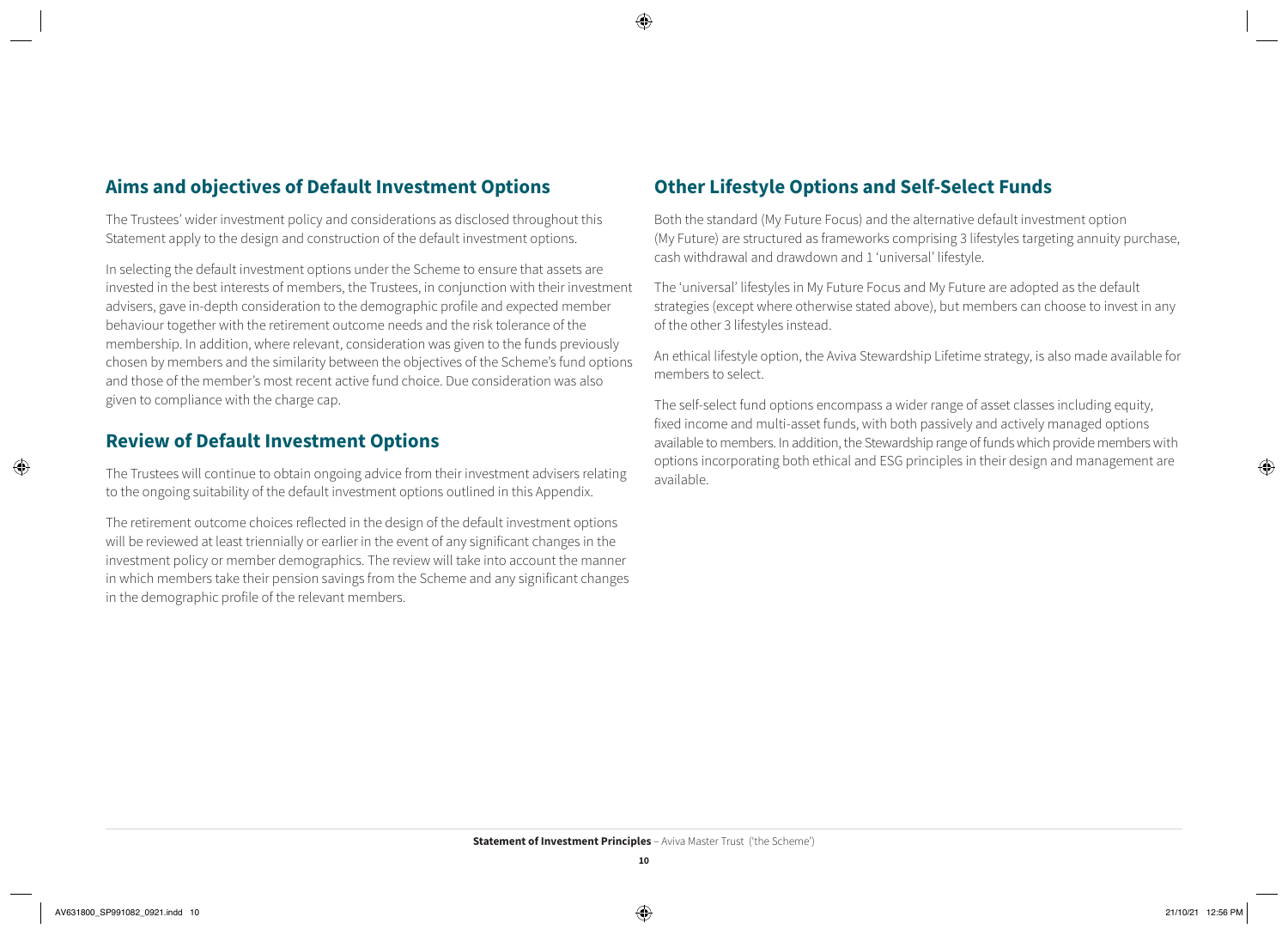# Appendix 2 - Sections with Bespoke Default Investment Options C&J Clark Section of the Scheme

This Appendix is for the C&J Clark Section of the Aviva Master Trust. The Trustees have taken advice from Isio on the suitability of the investment strategy for this section.

#### **Investment Objectives**

The main investment objectives are:

- to include a suitable default option that is likely to be suitable for a typical member
- to include a range of alternative choices suitable for members of different ages and with different retirement benefit plans and objectives
- to enable members to grow their savings above inflation over the long term
- to seek, where possible, to mitigate the risks described in this statement

### **Default Investment Option**

A default option has been selected for the C&J Clark Section, and has been designed to be suitable for a typical member. The default has been chosen taking account of:

- The kinds of investments to be held
- The balance between different kinds of investments
- Investment risks
- The expected return on investments
- Realisation of investments
- Socially responsible investment requirements
- The desire to be a reasonably close match to the default investment options used in the two previous pension schemes from which members in the C&J Clark Section transferred when the Section was implemented

This default option invests in the Clarks Growth Fund during the growth phase of the lifestyle strategy.

During the transition phase, starting 20 years away from retirement, members' assets are phased such that the exposure to the Clarks Growth Fund is reduced and exposure to the Clarks Retirement Transition Fund is increased. At the point 10 years from retirement, a member will be 100% invested in the Clarks Retirement Transition Fund.

During the pre-retirement phase, starting 10 years away from retirement, members' assets are phased such that the exposure to the Clarks Retirement Transition Fund is reduced and exposure to the Clarks Target Drawdown Fund and Clarks Cash Fund is increased. At retirement, a member will be 40% invested in the Clarks Target Drawdown Fund and 60% invested in the Clarks Target Cash Fund.

The default option has been constructed so as to be suitable for members in light of the flexibilities available to members once they reach retirement.

The default investment lifestyle strategy will be reviewed at least triennially or earlier in the event of any significant changes in the investment policy or member demographics. The review will take into account the manner in which members take their pension savings from the Section and any significant changes in the demographic profile of the relevant members.

#### **Self-Select Options**

In addition to the default the members can choose from the full range of self-select fund options offered through the standard section of the Scheme, as well as a number of additional funds.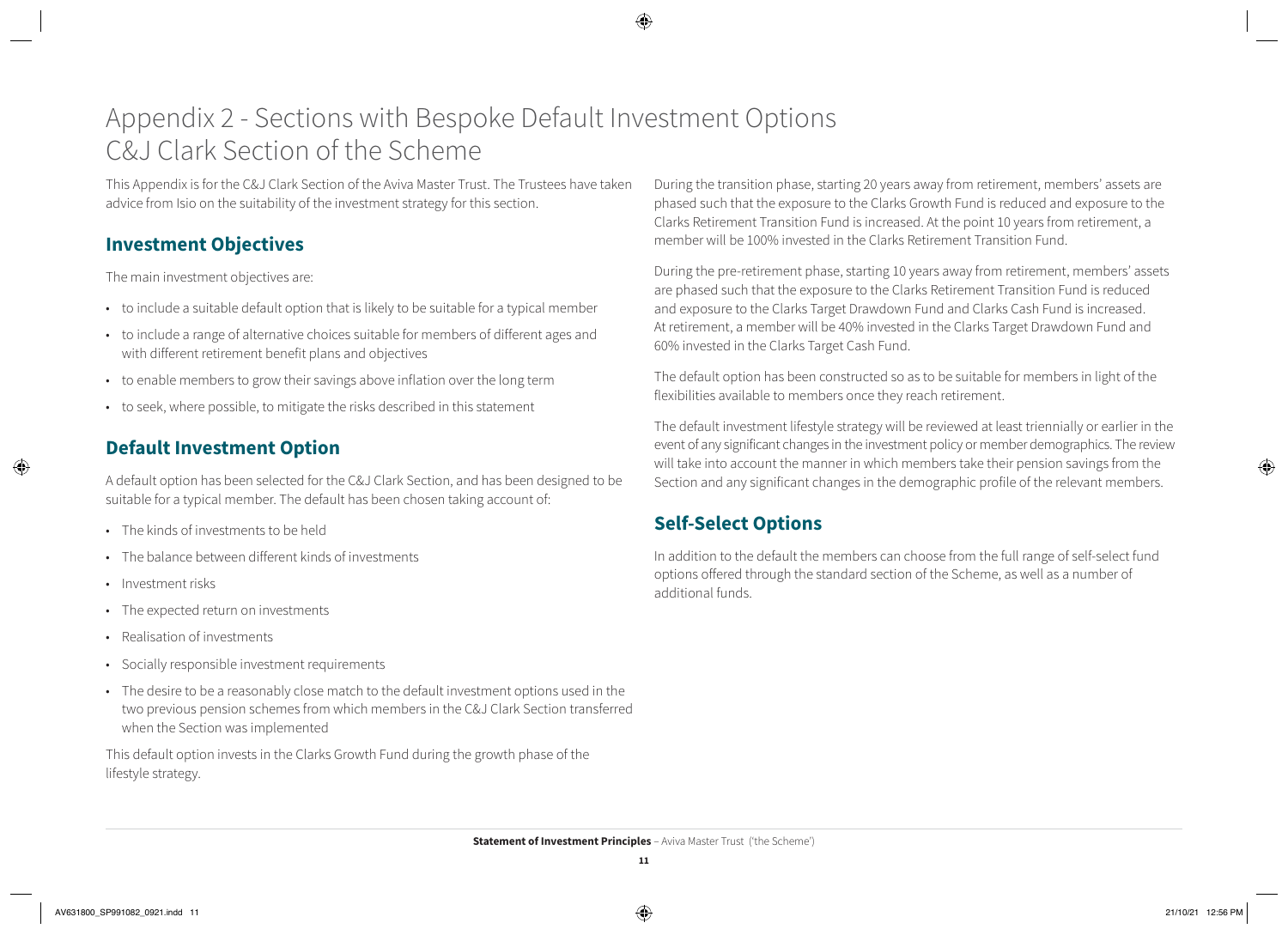# L'Oréal Section of the Scheme

This Appendix is for the L'Oréal Section of the Aviva Master Trust. The Trustees have taken advice from Hymans Robertson LLP on the suitability of the investment strategy for this section.

#### **Investment Objectives**

The main investment objectives are:

- Ensure that the Plan has effective investment performance monitoring
- Ensure that the default investment strategy offered is suitable for the Plan's membership
- Ensure that the plan offers other investment funds that are suitable for the membership
- Ensure best practice investment governance

### **Default Investment Option**

A default option has been selected for the L'Oréal Section, and has been designed to be suitable for a typical member. The default has been chosen taking account of:

- The kinds of investments to be held
- The balance between different kinds of investments
- Investment risks
- The expected return on investments
- Realisation of investments
- The expectation of how members will take their benefits at retirement
- The integration of ESG factors into the investments

Based on analysis of retirements in the L'Oréal Section since 2018 and the current average pot size for members over the age of 55, it is expected that members will take a one-off cash lump sum or UFPLS.

The objective of the default investment solution is to provide an appropriate investment strategy for members who do not wish to make an investment choice for themselves.

Up until 20 years from the member's selected retirement date, their contributions are invested in the L'Oréal Growth Blend, which aims to grow the value of the member's pension pot over time.

From 20 years to the selected retirement date, the strategy gradually moves members' savings into the L'Oréal Diversified Blend fund and then, from 4 years before the selected retirement date, the My Future Cash Lump Sum Fund, with the aim of preparing members' pots for being taken as a cash lump sum at retirement. Members' pension pots are invested 25% in the L'Oréal Diversified Blend Fund and 75% in the My Future Cash Lump Sum at the member's selected retirement date.

### **Self-Select Options**

In addition to the default the members can choose from a range of 39 self-select fund options.

There is also an alternative lifestyle that members can choose to invest in, known as the L'Oréal - Adventurous Strategy. The building blocks of the L'Oréal– Adventurous Strategy are the same as the default strategy but a higher level of risk is targeted earlier on in the glidepath and drawdown is targeted at retirement instead of cash.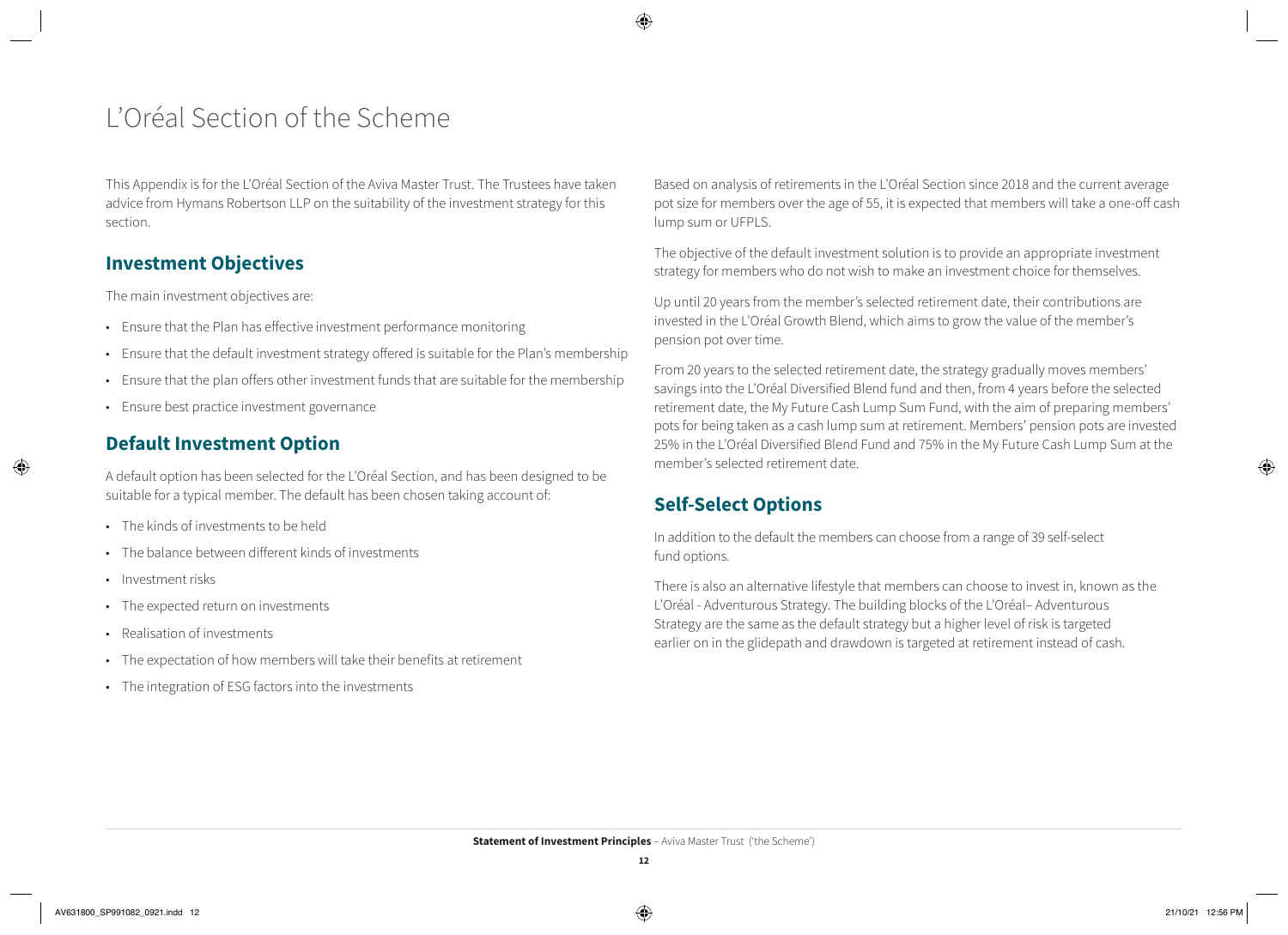# Mott MacDonald Section of the Scheme

This Appendix is for the Mott MacDonald Group Section of the Aviva Master Trust. The Trustees have taken advice from Lane Clark & Peacock LLP on the suitability of the investment strategy for this section.

#### **Investment Objectives**

The main investment objectives are to provide members with access to:

- an appropriate range of investment options, reflecting the membership profile and the variety of ways that members can draw their benefits in retirement; and
- a default investment option that is reasonable for those members that do not wish to make their own investment decisions. The objective of the default option is to generate returns significantly above inflation whilst members are some distance from retirement, but then to switch automatically and gradually to lower risk investments as members near retirement.

### **Default Investment Option**

A default option has been selected for the Mott MacDonald Group Section and has been designed to be suitable for a typical member. The default has been chosen taking account of:

- The kinds of investments to be held:
- The balance between different kinds of investments;
- Investment risks:
- The expected return on investments; and
- Realisation of investments.

The default investment strategy targets income drawdown at retirement which is the retirement option most members are likely to take. The strategy consists of four white labelled funds, each determined by the underlying asset classes. The strategy aims to provide strong growth in early years when members can take on more risk, by investing in the LIP Global Equity Fund.

Investment changes to the default lifestyle were implemented between March and July 2021. There were three main changes;

- reducing the length of the de-risking phase from 30 years to 20 years to retirement;
- amending the composition of the LIP Global Equity Fund to reduce the UK bias and increase the exposure to overseas equities; and
- changing the LIP Cash Fund to include a 50% allocation to short-dated bonds and re-naming this to the LIP Liquidity Fund.

From 20 years before the member's selected retirement date the strategy then aims to reduce investment risk while maintaining a reasonable level of growth consistent with a drawdown strategy. It aims to achieve this by investing in the LIP Diversified Fund and reducing the allocation to the LIP Global Equity Fund.

From 8 and 3 years before the selected retirement date, allocations to the LIP Bond Fund and LIP Liquidity Fund (previously the LIP Cash Fund) are, respectively, introduced, further reducing the allocation to the LIP Global Equity Fund. At the member's selected retirement date, the strategy is invested 15% in the LIP Global Equity Fund; 50% in the LIP Diversified Fund; 10% in the LIP Bond Fund; and 25% in the LIP Liquidity Fund.

#### **Self-Select Options**

In addition to the default the members can choose from a range of self-select fund options.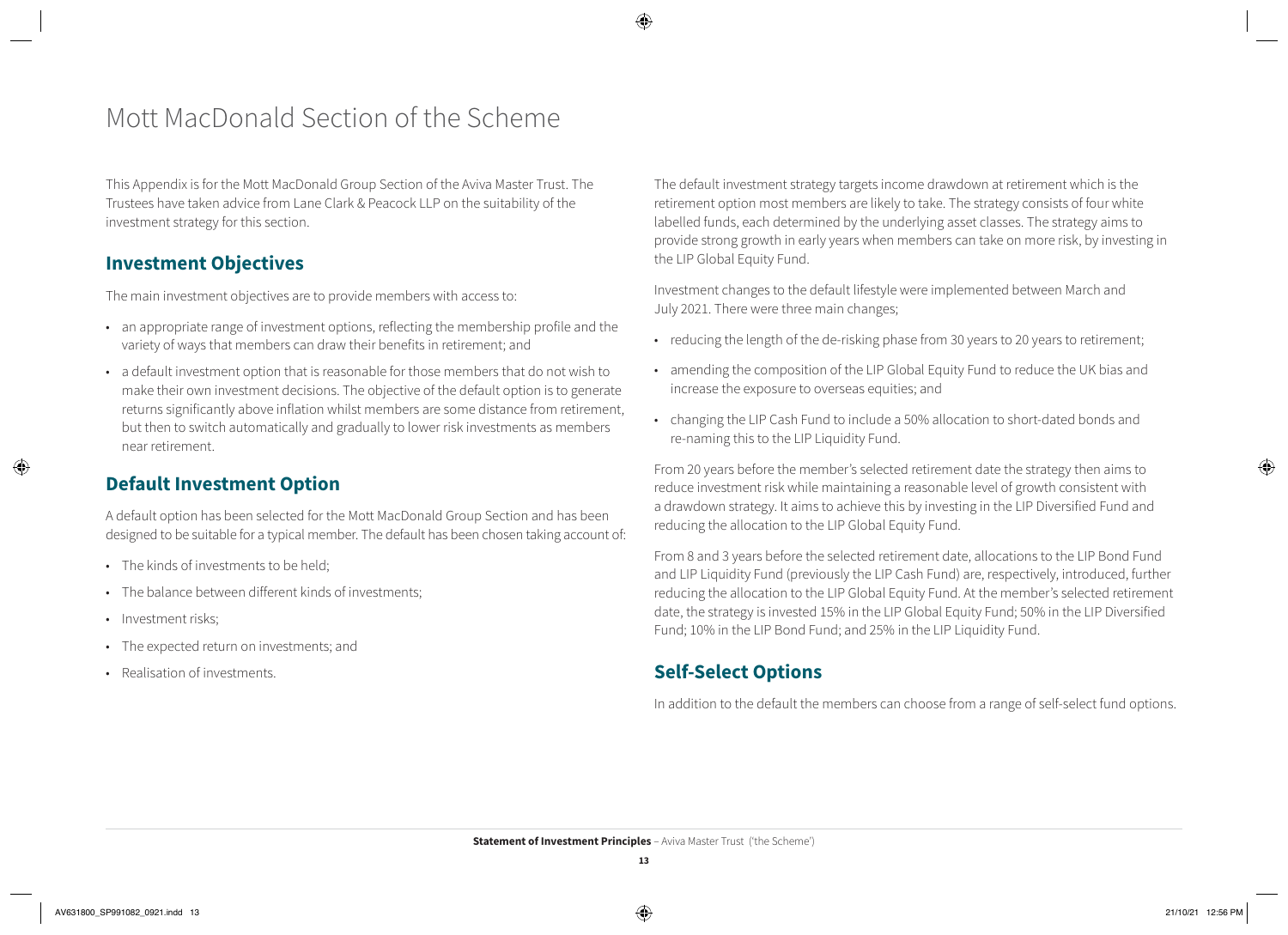# WM Morrison Supermarkets Section of the Scheme

This Appendix is for the WM Morrison Supermarkets Section of the Aviva Master Trust. The Trustees have taken advice from Lane Clark & Peacock LLP (LCP) on the suitability of the investment strategy for this section.

#### **Investment Objectives**

The main investment objectives are to provide members with access to:

- an appropriate range of investment options, reflecting the membership profile and the variety of ways that members can draw their benefits in retirement; and
- a default investment option that is reasonable for those members that do not wish to make their own investment decisions. The objective of the default option is to generate returns significantly above inflation whilst members are some distance from retirement, but then to switch automatically and gradually to lower risk investments as members near retirement.

### **Default Investment Option**

A default option has been selected for the WM Morrison Supermarkets Section and has been designed to be suitable for a typical member. The default has been chosen taking account of:

- The kinds of investments to be held
- The balance between different kinds of investments
- Investment risks
- The expected return on investments
- Realisation of investments

Following advice provided by LCP on 13 July 2020, it was agreed that the default strategy should continue to target cash withdrawal. This advice was based on summary membership information provided by Aviva covering the period up to 31 March 2020. Analysis of this information continues to suggest that most members expected to retire within the next 10 years will have a projected pot of less than £30,000 and evidence from other DC schemes suggested that pension pots of this size are more likely to be taken entirely as cash by members at retirement. In addition, the analysis showed that the membership is likely to have a relatively high-risk tolerance, because of the younger overall age profile and small pot sizes/average salaries.

The default investment strategy comprises of two white-labelled funds; the Morrisons Growth Fund and the Morrisons Pre-Retirement Fund, together with the BlackRock Sterling Liquidity Fund. The strategy aims to provide strong growth in early years when members can take on more risk by investing in the Morrisons Growth Fund. From 15 years before the members' selected retirement date, the strategy then aims to reduce investment risk by investing in the Morrisons Pre-Retirement Fund while reducing the allocation to the Morrisons Growth Fund. From 3 years before the selected retirement date, an allocation to the BlackRock Sterling Liquidity Fund is introduced, further reducing the allocation to the Morrisons Growth Fund. At the member's selected retirement date, the strategy is invested 100% invested in the BlackRock Sterling Liquidity Fund.

#### **Self-Select Options**

In addition to the default the members can choose from a range of self-select fund options.

The Morrisons Governance Group decided that members would be able to select from the full self-select fund range as governed by the Aviva Master Trust Trustees; no bespoke self-select fund range was put in place, other than to exclude the components of Aviva's "off-the-shelf" lifestyle strategies from the self-select fund range.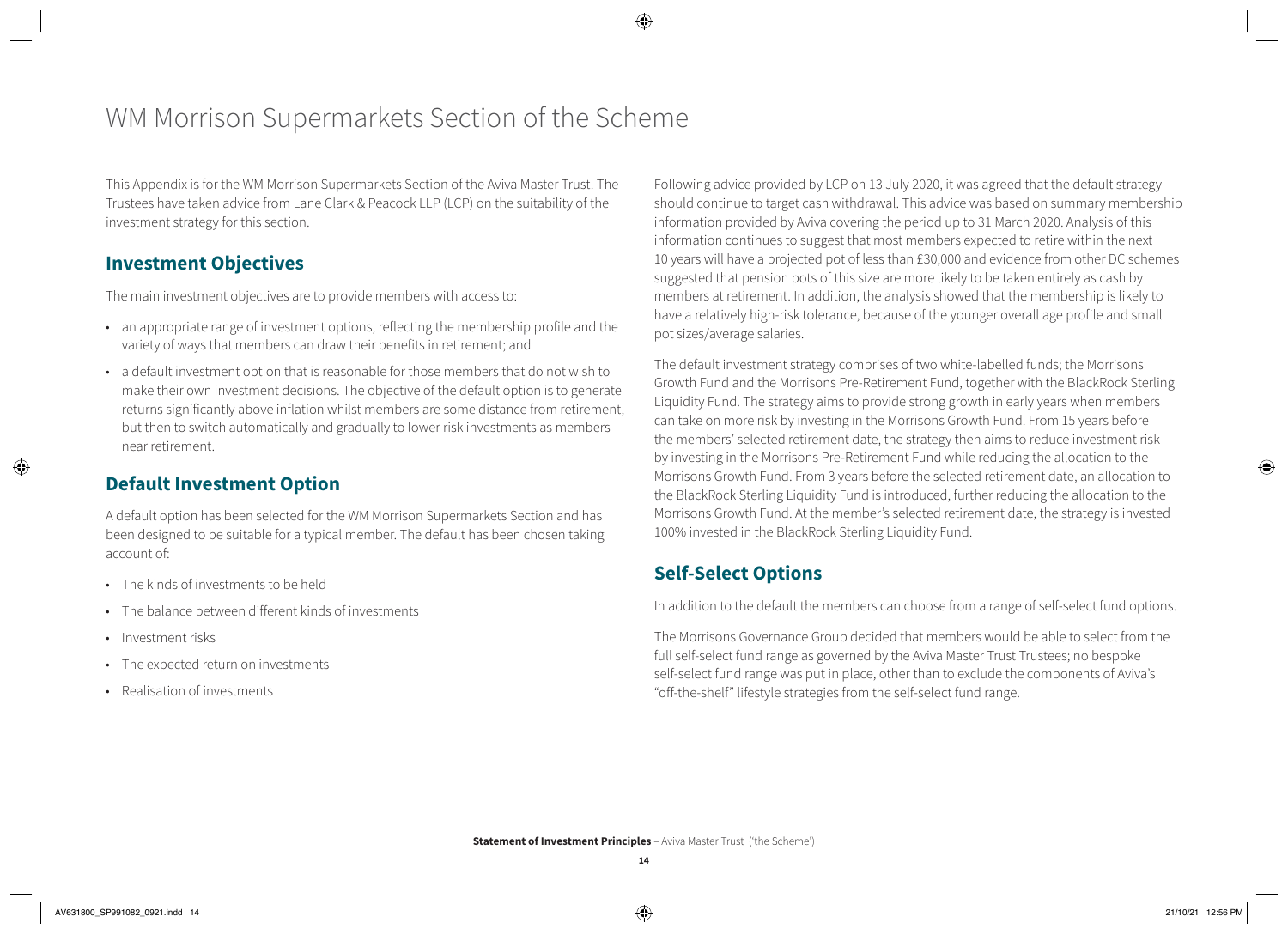# Christian Aid Section of the Scheme

This Appendix is for the Christian Aid Section of the Aviva Master Trust. The Trustees have taken advice from Isio on the suitability of the investment strategy for this section.

#### **Investment Objectives**

The main investment objectives are to provide members with access to:

- a default investment option that is reasonable for those members that do not wish to make their own investment decisions and which meets the needs of Christian Aid's membership; and
- an appropriate range of self-select options for members who wish to design their own investment strategy.

#### **Default Investment Option**

A default investment option has been selected for the Christian Aid Section which is suitable for members who do not wish to make an investment choice. The default has been chosen taking account of:

- The need to generate returns above inflation while members are some distance from retirement, but then to switch automatically and gradually to lower risk investments as members near retirement
- Broad alignment with the aims and principles of Christian Aid
- The consideration of environmental, social and governance (ESG) factors

The default investment option is the Stewardship Lifetime Strategy, which comprises of 3 Stewardship funds - International Equity, Managed and Bond. The Stewardship funds seek to exclude companies that do not meet certain ethical standards or that harm society or the environment while investing in companies based on forming a view of a company's approach to managing the ESG risks it faces, reflecting the belief that a company that considers ESG in all its activities by its nature will generate more sustainable revenues and profits over the long term.

This strategy invests in the Stewardship International Equity and Stewardship Managed Funds during the growth phase. During the pre-retirement phase, starting 10 years away from retirement, members' assets are phased such that the exposure to the Stewardship International Equity and Managed Funds is reduced and exposure to the Stewardship Bond Fund is introduced. At retirement a member will be 50% invested in the Stewardship Managed Fund and 50% in the Stewardship Bond Fund.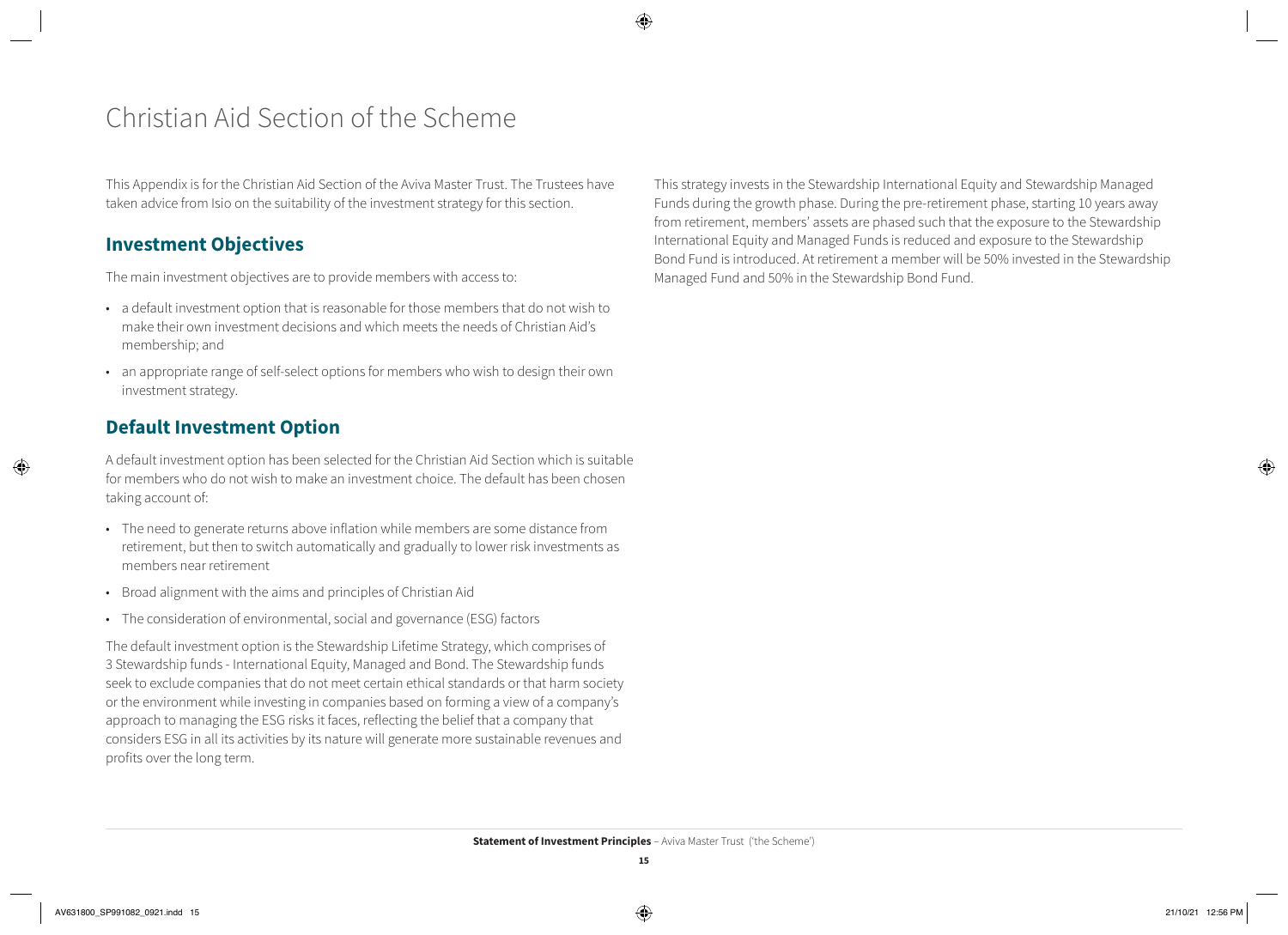# Barnett Waddingham Section of the Scheme

This Appendix is for the Barnett Waddingham Section of the Aviva Master Trust. The Trustees have taken advice from Isio on the suitability of the investment strategy for this section.

#### **Investment Objectives**

The main investment objectives are to provide members with access to:

- a default investment option that is suitable for those members that do not wish to make their own investment decisions, reflecting the membership profile and how members are expected to draw their benefits in retirement; and
- an appropriate range of self-select options for members who wish to design their own investment strategy.

#### **Default Investment Option**

A default investment option has been selected for the Barnett Waddingham Section which is suitable for members who do not wish to make an investment choice. The default has been chosen taking account of:

- The kinds of investments to be held
- The balance between different kinds of investments
- Investment risks
- The expected return on investments
- Realisation of investments
- The expectation of how members will take their benefits at retirement
- The consideration of environmental, social and governance (ESG) factors

Based on analysis of the Section's membership, it is expected that a drawdown approach is the most likely basis on which benefits will be taken in future and is expected to be suitable for the majority of members.

The default investment option is the My Future Focus Target Drawdown Lifestyle, which comprises the My Future Focus Growth and My Future Focus Drawdown Funds.

The My Future Focus Target Drawdown Lifestyle invests in the Aviva My Future Focus Growth Fund during the growth phase of the lifestyle strategy. During the pre-retirement phase, starting 10 years away from retirement, members' assets are phased such that the exposure to the Aviva My Future Focus Growth Fund is reduced and exposure to the Aviva My Future Focus Drawdown Fund is increased. At retirement, a member will be 100% invested in the Aviva My Future Focus Drawdown Fund.

### **Self-Select Options**

In addition to the default the members can choose from the full range of self-select fund options offered through the standard section of the Scheme.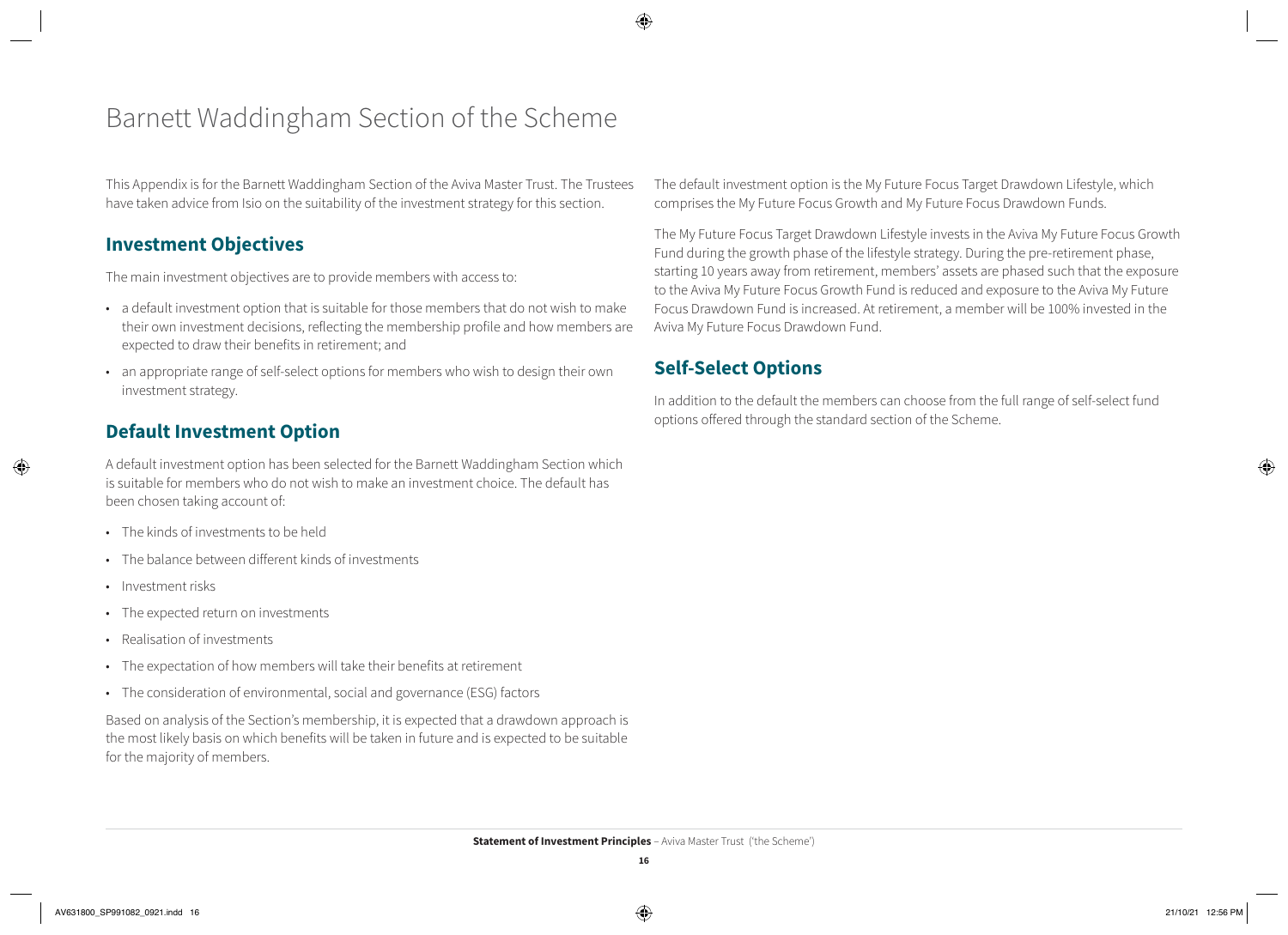### **1. Introduction**

This Environmental, Social and Governance ("ESG") Policy Statement ("the Policy") has been prepared by the Trustees of the Aviva Master Trust ("the Scheme") to set out their views on ESG factors (including climate change). It considers how they are addressed whilst meeting the overall objectives of the Scheme's investment strategy, as set out in the Statement of Investment Principles ("SIP"), and as outlined in the Trustees' Mission Statement & Strategic Objectives.

Responsible Investment is the term that the Trustees use to define an approach to investing that aims to incorporate ESG factors into investment decisions, to better manage risk and generate long-term, sustainable returns for members of the Scheme over the time horizons applicable to their membership.

The purpose of the Policy is to sit alongside the Scheme's SIP, formalising the Trustees' beliefs on ESG factors as discussed with their legal and investment advisers. The Policy provides a reference point for the Trustees for incorporating ESG factors into investment decision making. It covers those factors that are considered to have a financial impact on investment values, but not non-financial ones such as members' ethical views.

### **2. Rationale for the Policy**

The Scheme is designed for multiple employers, but delivered under a single trust arrangement and governed by a Trustee Board investing on behalf of members.

As part of their duties, which includes a comprehensive approach to risk management, the Trustees recognise the need for the Scheme to be a long-term, responsible stakeholder.

By taking an active approach to include ESG factors in investment decision making, the Trustees believe they will reduce overall investment risks whilst generating sustainable investment returns.

The Department for Work & Pensions ("DWP") has expanded the scope of regulations to improve disclosure of Trustees' policies on factors financially material to their investment decision making, including ESG factors and climate change. The Trustees are required to include in the SIP their policies on how they take account of these factors, and are also required to prepare an annual implementation statement to communicate to members how, and the extent to which, these polices set out in the SIP have been followed during the year.

Furthermore, the DWP has introduced additional climate-specific legislation, whereby from 1 October 2021, the Trustees are required to have in place an effective governance framework on how to address climate-related risks within the Scheme; carry out climate scenario analysis; and monitor climate-specific ESG metrics. At the publication of the first set of Report & Accounts post this date, the Scheme will need to produce a report in accordance with the Task Force on Climate-Related Financial Disclosures ("TCFD"). There are numerous governance requirements on the Trustees in order to comply with the TCFD regulations. The Trustees have ensured the requirements of TCFD have also been taken into account when reviewing their ESG beliefs and this Policy.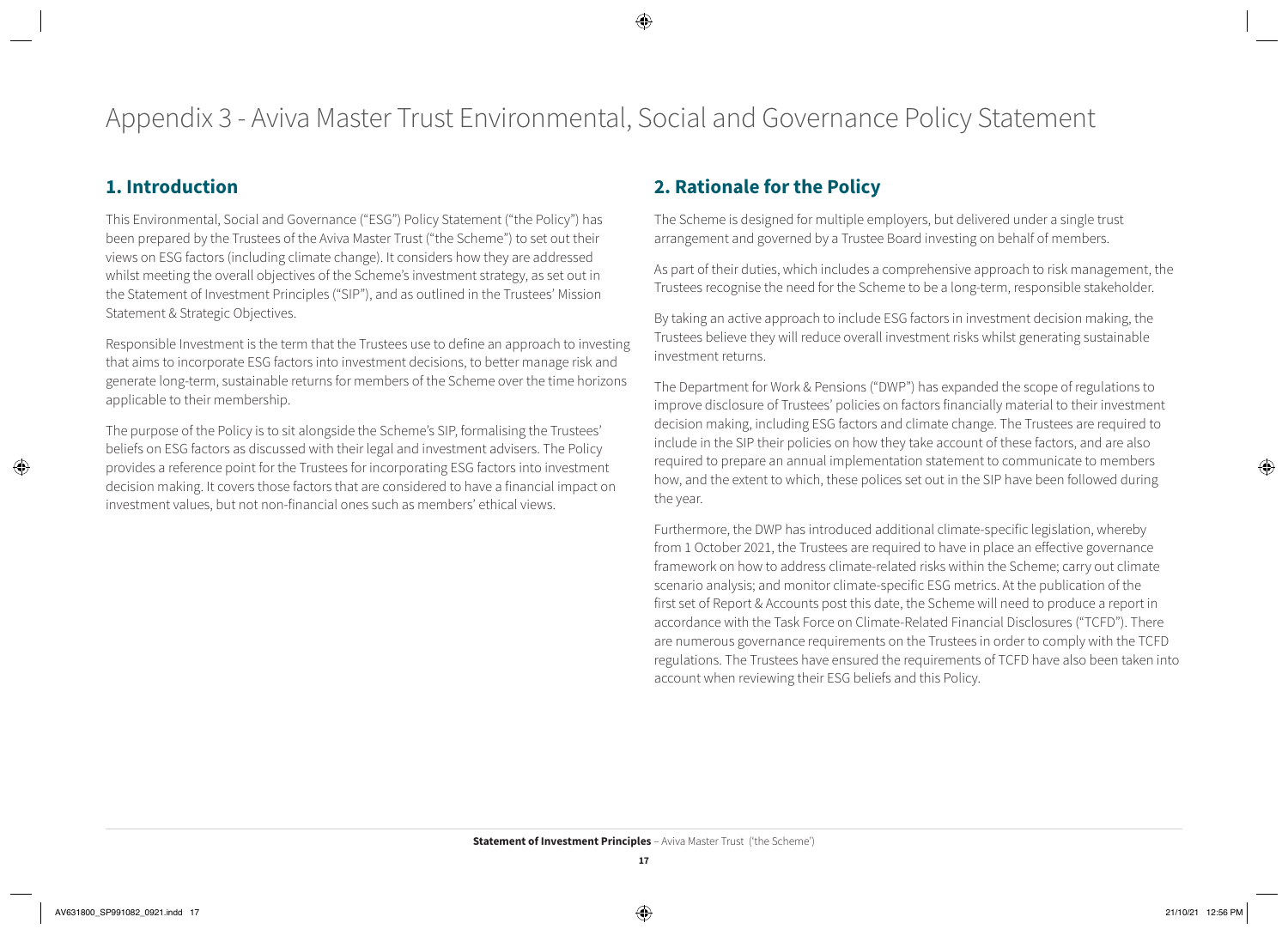#### **3. Process undertaken in agreeing the ESG policy**

The Trustees first established a separate ESG policy and set of beliefs which was effective from 9 September 2019. Reflecting the importance to the Trustees of properly integrating ESG within the Scheme's investments, this policy and beliefs are kept under regular review with the latest review undertaken in the first half of 2021.

The Trustees have mapped their beliefs against the Bridges Spectrum of Capital (a widely-used industry benchmark for aligning investment beliefs to various approaches to ESG investing). The illustration below sets out the different approaches that can be taken.

The Trustees' aspiration is for the Scheme to pursue a "sustainable" investment approach that integrates ESG in investment decision making in order to generate more sustainable long-term investment returns. The Trustees also agreed that the Scheme should seek to invest in a way which is likely to generate a positive and measurable environmental or societal impact whilst generating competitive financial returns. The Trustees' position is indicated on the Bridges Spectrum of Capital below.

|               | <b>Financial-only</b>                                                                        | <b>Responsible</b>                                           | <b>Sustainable</b>                                              |                                                                                                      | Impact                                                                 |                                                                                                        | Impact-only                                                                                   |
|---------------|----------------------------------------------------------------------------------------------|--------------------------------------------------------------|-----------------------------------------------------------------|------------------------------------------------------------------------------------------------------|------------------------------------------------------------------------|--------------------------------------------------------------------------------------------------------|-----------------------------------------------------------------------------------------------|
|               | Delivering competitive financial returrs                                                     |                                                              |                                                                 |                                                                                                      |                                                                        |                                                                                                        |                                                                                               |
|               | Mitigating Environmental, Social and Governance (ESG) risks                                  |                                                              |                                                                 |                                                                                                      |                                                                        |                                                                                                        |                                                                                               |
|               | Pursuing Environmental, Social and Governance opportunities                                  |                                                              |                                                                 |                                                                                                      |                                                                        |                                                                                                        |                                                                                               |
|               | Focusing on measurable high-impact solutions                                                 |                                                              |                                                                 |                                                                                                      |                                                                        |                                                                                                        |                                                                                               |
| <b>Focus:</b> | Limited or no<br>regards for<br>environmental,<br>social or<br>governance (ESG)<br>practices | Mitigate risky ESG<br>practices in order<br>to protect value | Adopt progressive<br>ESG practices<br>that may enhance<br>value | Address societal<br>challenges<br>that generate<br>competitive<br>financial returns<br>for investors | Address societal<br>challenges where<br>returns are as yet<br>unproven | Address societal<br>challenges that<br>require a below-<br>market financial<br>return for<br>investors | Address societal<br>challenges that<br>cannot generate<br>a financial return<br>for investors |
|               |                                                                                              |                                                              |                                                                 | <b>Trustee Position</b>                                                                              |                                                                        |                                                                                                        |                                                                                               |

Source: Bridges Fund management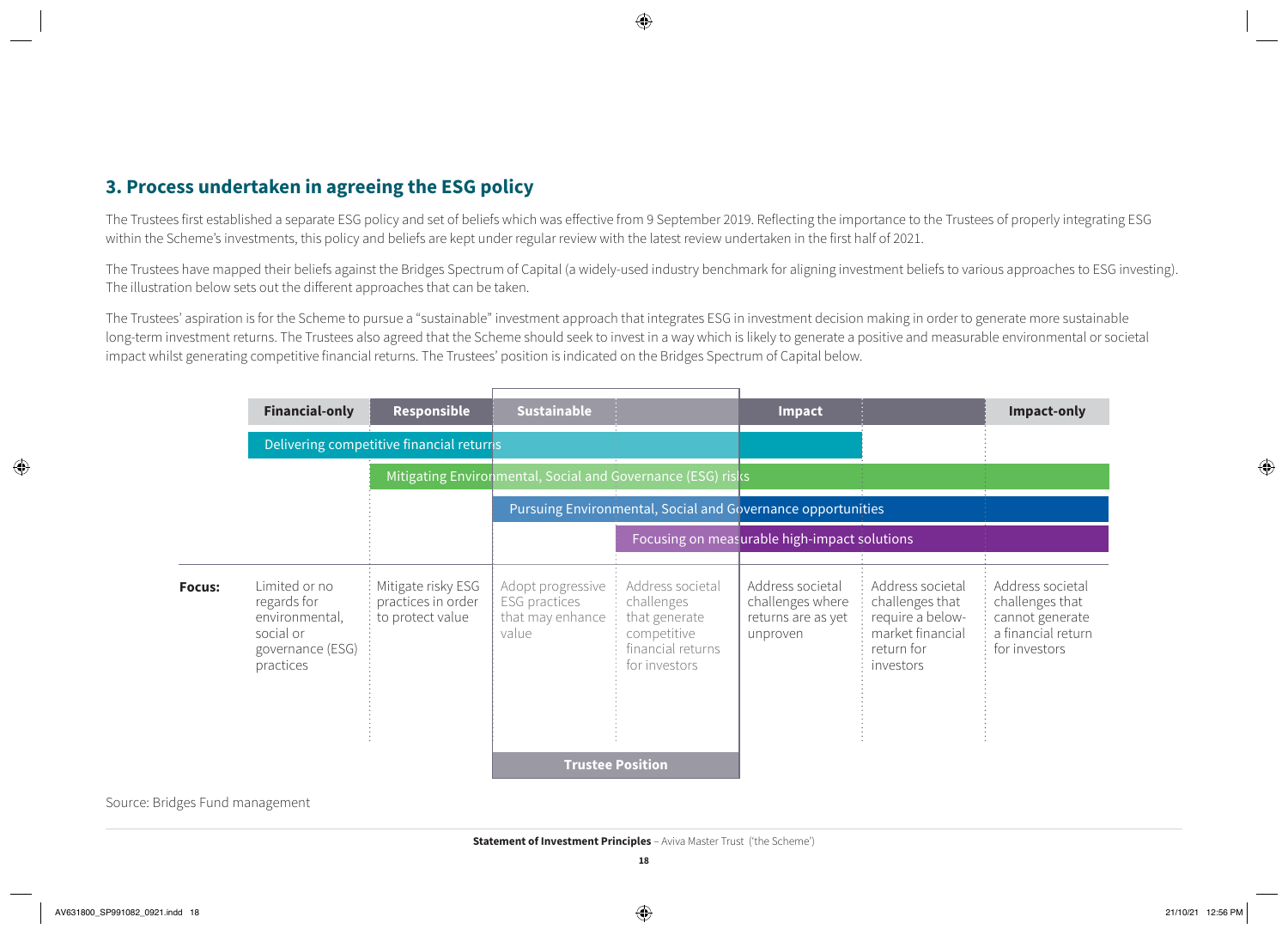#### **4. The Trustees' ESG beliefs**

The Trustees agreed to the following set of ESG beliefs:

- 1. The Trustees believe that integrating ESG factors, including climate change, into the Aviva Master Trust's investment arrangements will lead to better outcomes for members, both through a higher investment return and also better management of risk.
- 2. ESG factors which are considered to be financially material should be integrated into the overall management of the default investment options. The Trustees' aspiration is to reflect ESG across as many of the asset classes as possible within the default investment options.
- 3. The self-select range should include ESG-based funds which reflect the diversity of approaches that may appeal to the Aviva Master Trust's membership.
- 4. The Trustees believe that fund managers should properly integrate ESG within their overall decision making – this applies for the default investment options as well as the self-select funds.
- 5. The Trustees believe that it is important to actively monitor key ESG metrics to understand the impact of their investments and to assess improvements over time.
- 6. Asset managers should take a positive stance to ESG when they vote and engage on behalf of the Trustees, in order to support the Trustees' belief that better integration of ESG will lead to improved member outcomes.
- 7. Asset managers should be actively engaging and collaborating with other market participants to raise ESG investment standards and facilitate best practices.

The Trustees continue to work with their advisers and Aviva (as sponsor and provider of the investment platform) to implement these beliefs most appropriately within the Scheme's investment strategy.

The Trustees are aware that some of the bespoke default investment options do not currently explicitly integrate ESG considerations. The Trustees are looking to address this over the next year in conjunction with the respective investment advisers.

# **5. Impact of the Policy on investment decision making and the investment strategy**

The Trustees decide the range of funds to be offered within the Scheme and the design of the default investment options.

With regards to the design of the default investment options, the Trustees look to ensure that the funds making up the default investment options integrate ESG into the investment decision making process where permissible within applicable guidelines and restrictions. In addition, the Trustees take into consideration any potential impact on fees/member charges which could arise as a result of further ESG integration into the default investment options.

Furthermore, the Trustees look to offer a lifestyle option (the Stewardship Lifestyle) comprised of specialist funds which invest according to enhanced sustainable and/or responsible investment themes only, for those members seeking further integration.

The Trustees' aim is to ensure that all funds available through the Scheme have considered ESG and have a clear approach and framework for managing these factors. The Trustees also look to offer specialist funds which invest according to enhanced sustainable and/or responsible investment themes for the major asset classes where available, as self-select specialist funds that are available for members.

In appointing and reviewing the Scheme's asset managers, the Trustees, with the assistance of its adviser, should consider, monitor and challenge their approach to ESG.

This will include gathering data on specific ESG metrics (in order to assess managers' progress over time against Trustee defined targets) and also monitoring and engaging with managers over their voting and engagement activities (to ensure managers are acting in accordance with the Trustees' ESG Policy and beliefs). In terms of managers' voting activity, the Trustees will seek to receive data/information on key votes cast and the outcomes of these votes as part of their regular reporting. The Trustees will also obtain verbal updates from the investment managers as part of Investment Committee meetings in order to understand, challenge and influence the process the managers take in casting votes on behalf of the Scheme and its members, and to ensure that managers are voting in line with the Trustees' own policies.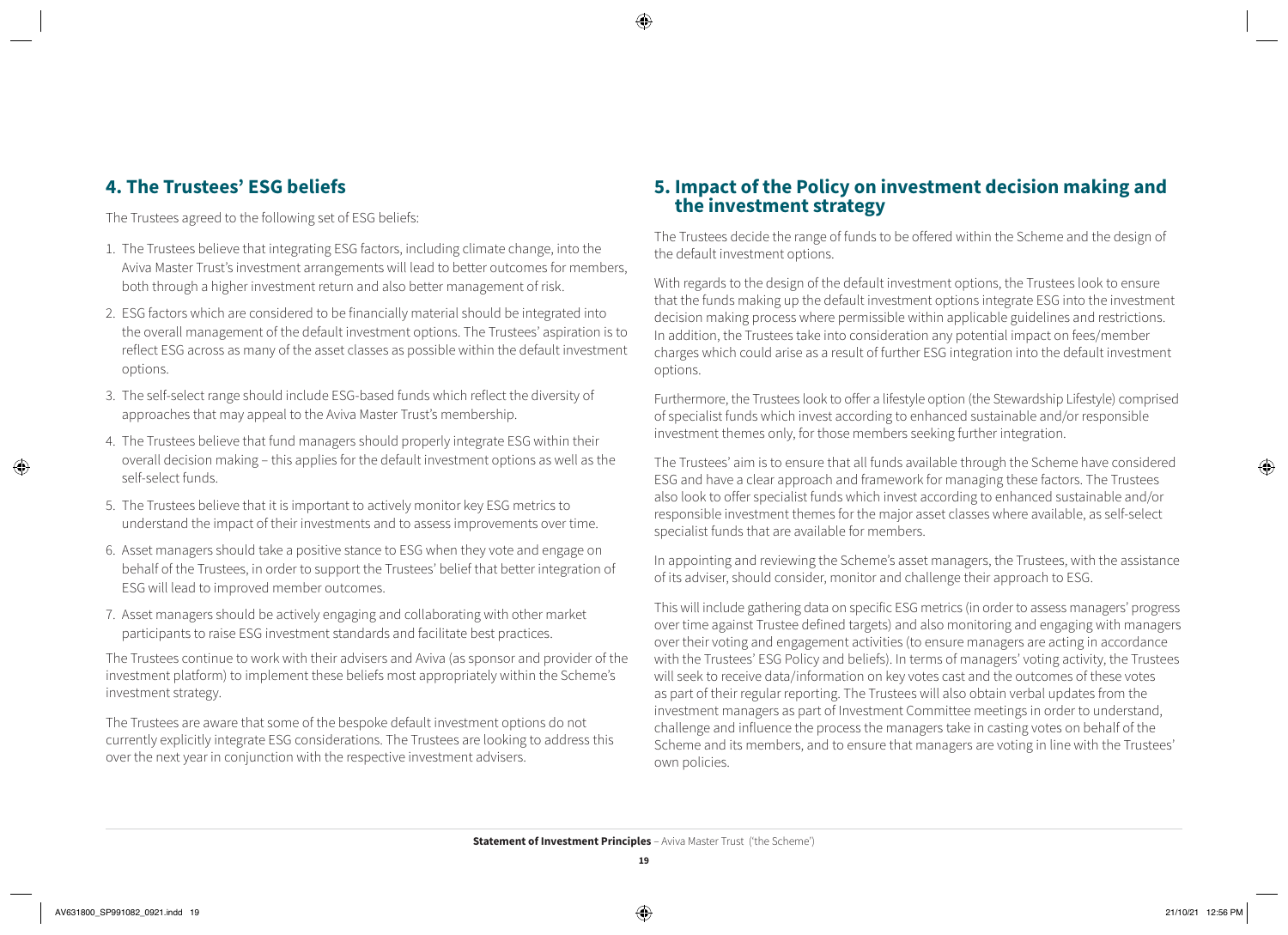#### **6. Implementing the Policy**

The Trustees will consider the following steps when implementing their ESG beliefs and policy into the Scheme's investments:

#### *Investment Approach*

- a) The Trustees' preference is for ESG factors to be fully integrated throughout the Scheme's investments. From the Trustees' perspective, integrating ESG factors means that investment decision making ensures that companies have a robust approach to the full range of ESG issues. For example: Environmental factors include climate change and sustainability policies; Social factors include gender diversity and supply chain policies; and Governance factors include board structure and executive remuneration.
- b) The default investment options will continue to be reviewed to ensure all financially material (including ESG) risks are managed appropriately.
- c) The self-select range will continue to be reviewed to ensure there is appropriate availability of ESG funds and specialist funds which invest according to enhanced sustainable and/or responsible investment themes.
- d) As part of the Scheme's annual/triennial strategy reviews, the Trustees will review each of the Scheme's asset managers' approach to ESG. The Trustees and their advisers will review and challenge the asset managers on their approach in order to ensure all asset managers are making investment decisions in line with the Trustees' own ESG beliefs and this Policy.
- e) ESG beliefs will be formally reviewed triennially or more frequently if required by the Trustees or by legislative or regulatory change.

#### *Sponsor/member consultation*

- f) The Trustees will consult with Aviva on ESG issues and on the ongoing improvement of the Scheme's default investment options and available self-select options. Aviva will be expected to share its own knowledge and experience on ESG integration, in order to improve the overall offering to members.
- g) Where possible and appropriate, the Trustees will seek out and reflect the views of the Scheme membership in respect of ESG integration.

#### *Metrics and targets*

- h) The Trustees will obtain data on key ESG metrics from Aviva Investors and the Scheme's other investment managers, in order to ensure ongoing compliance with any required legislation.
- i) Metrics data will also be used to evidence the investment managers' compliance with the Trustees' ESG Policy and Beliefs. These metrics should be included in the managers' regular ongoing reporting. The Trustees expect to see evidence that improvements to the ESG score of the portfolios are being made.
- j) To assist in the production of TCFD disclosures, the Trustees will initially focus on the collection of climate-based metrics and will communicate specific targets to their managers.
- k) However, the Trustees recognise the importance to assess the Scheme's investments against all areas of ESG (and not just focus on Environmental/climate change). Therefore, the Trustees will also ask managers to report on key metrics covering Social factors (e.g. gender diversity; supply chain policies) and Governance factors (e.g. board diversity; executive pay; CSR strategy).
- l) The Trustees will also obtain updates from the investment managers on their voting and engagement activity. This will be formally documented in the annual SIP Implementation Statement but the Trustees will also request data on votes cast to be included within regular reporting.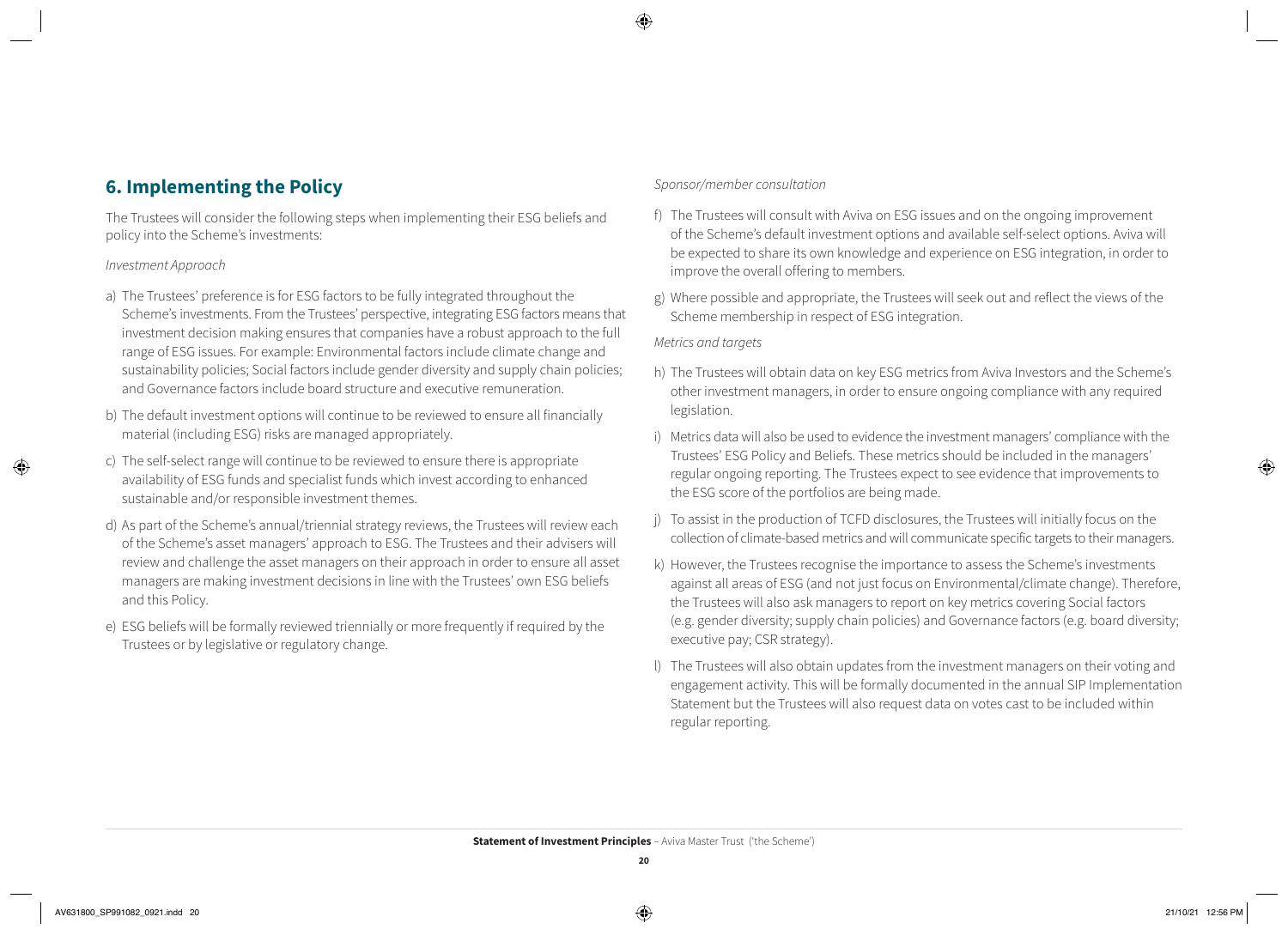#### *Ongoing compliance*

- m)As ESG issues are dynamic and continually evolving, the Trustees will ensure they continue to develop their understanding of ESG factors through training and experience.
- n) The Trustees, with support from their advisers, will remain up to date and compliant with any latest developments, both from a product perspective in the market, but also from a regulatory/legislative perspective.
- o) In particular, the Trustees will work with their advisers and Aviva to ensure the Scheme produces annual reporting in accordance with TCFD requirements.
- p) The Trustees will also consider whether to sign the Scheme up to a recognised ESG framework/body, in order to enhance ESG knowledge and encourage wider investor collaboration.

The Trustees are aware that some of the bespoke default investment options do not currently explicitly integrate ESG considerations. The Trustees are looking to address this over the next year in conjunction with the respective investment advisers.

#### **7. Monitoring and reviewing the Policy**

The Trustees will monitor the Scheme's assets against this Policy on an ongoing basis, with the assistance of its investment adviser. The development of the Policy is viewed as an ongoing process, with the Trustees reviewing the Policy periodically in line with the SIP. When reviewing the Policy, the Trustees will take account of any significant developments in the market.